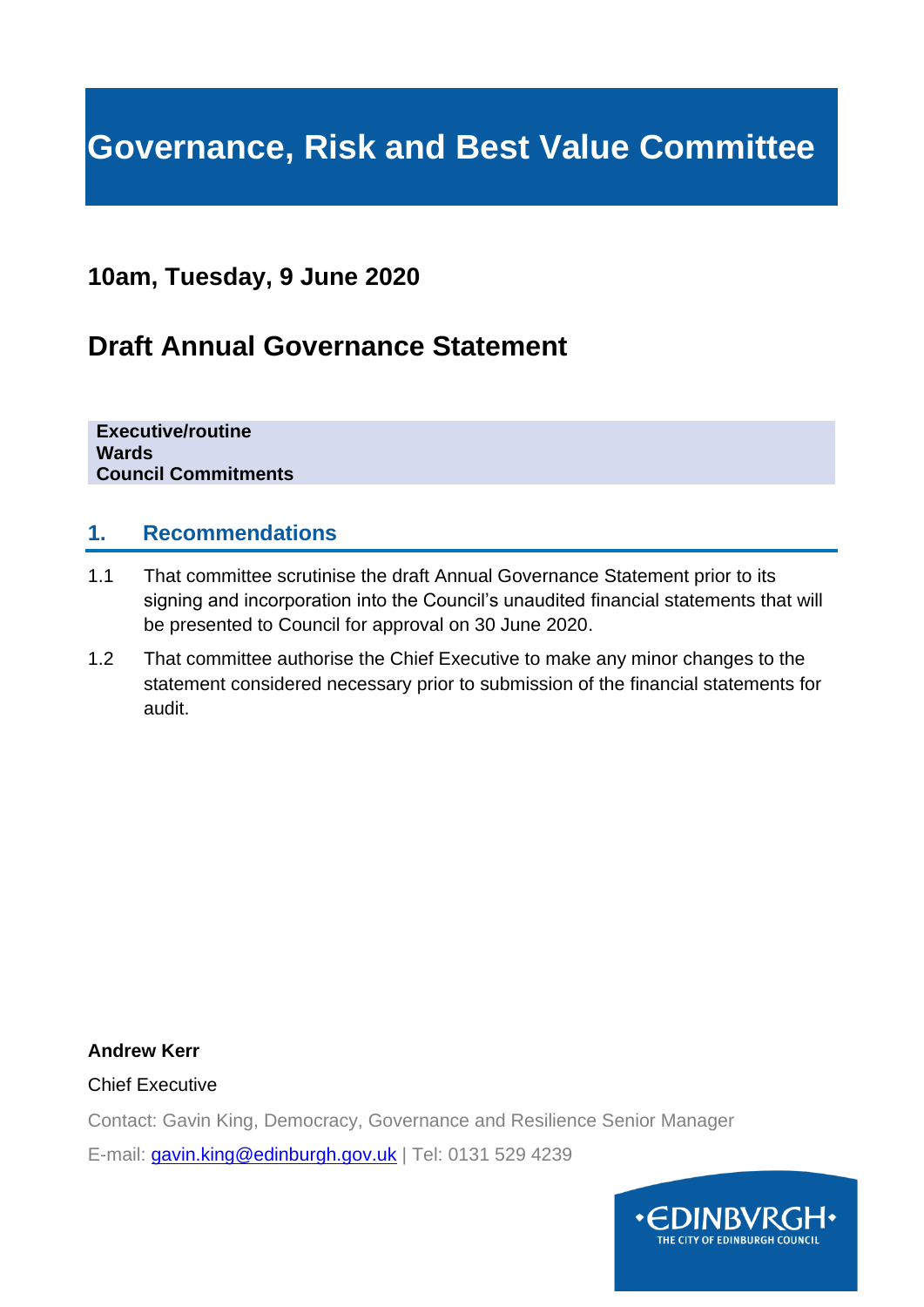**Report**

## **Draft Annual Governance Statement**

## **2. Executive Summary**

2.1 This draft Annual Governance Statement is presented to committee for scrutiny before it is finalised and signed by the Chief Executive and Leader of the Council.

### **3. Background**

- 3.1 Statutory regulations govern the preparation and submission of the Council's financial statements for audit.
- 3.2 The Annual Governance Statement is signed by the Chief Executive and Leader of the Council prior to the financial statements being signed and presented for approval to Council and then submitted for audit by the Head of Finance, the Council's Section 95 officer.

## **4. Main report**

- 4.1 The Council's Annual Governance Statement (AGS) is prepared in accordance with the CIPFA/SOLACE 'Delivering Good Governance in Local Government' Framework (2016), which fulfils legislative statutory requirements.
- 4.2 The Council's Annual Assurance (AA) exercise, that covers directorates, significant council companies and joint boards, informs the content of the AGS, along with input from the Chief Internal Auditor and the Corporate Governance Framework (CGF) 2018/19 self-assessment.
- 4.3 Individual directorate AA returns will be presented to committee for scrutiny in the autumn and the Council's Corporate Governance Framework 2019/20 selfassessment, which completes the annual review cycle of the Council's internal control framework, will be presented to committee in August.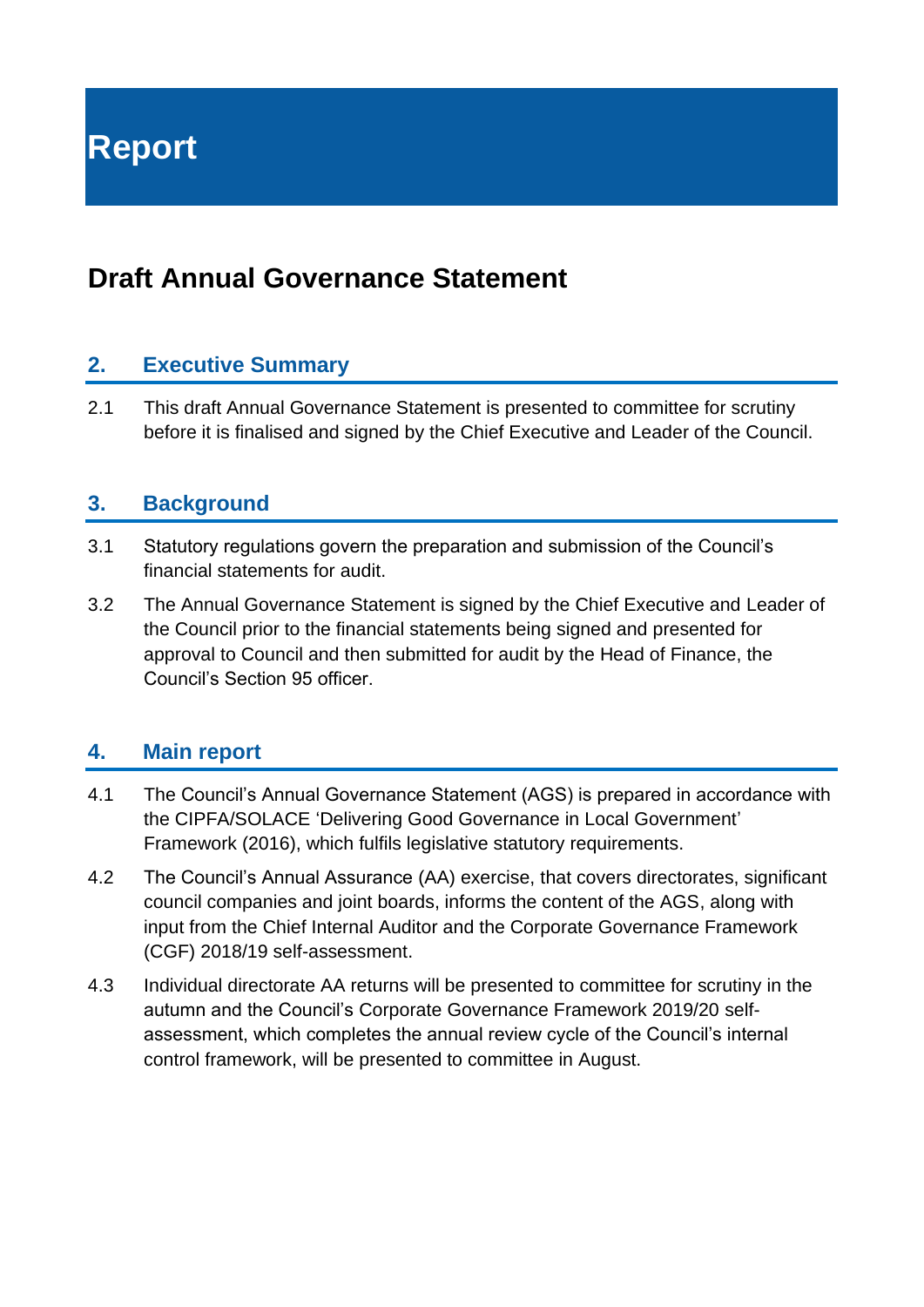## **5. Next Steps**

5.1 The Annual Governance Statement will be signed by the Chief Executive and Leader of the Council and incorporated into the financial statements for approval at the meeting of Council on 30 June 2020.

## **6. Financial impact**

6.1 This report has no financial impact.

## **7. Stakeholder/Community Impact**

7.1 This report has no stakeholder/community impact.

## **8. Background reading/external references**

8.1 [Governance, Risk and Best Value Committee Report -](https://democracy.edinburgh.gov.uk/documents/s6133/Corporate%20Governance%20Framework%20Self-Assessment%202018-19%20GRBV%20final.docx.pdf) Corporate Governance [Framework Self-assessment 2018/19](https://democracy.edinburgh.gov.uk/documents/s6133/Corporate%20Governance%20Framework%20Self-Assessment%202018-19%20GRBV%20final.docx.pdf)

## **9. Appendices**

9.1 Draft Annual Governance Statement 2019/20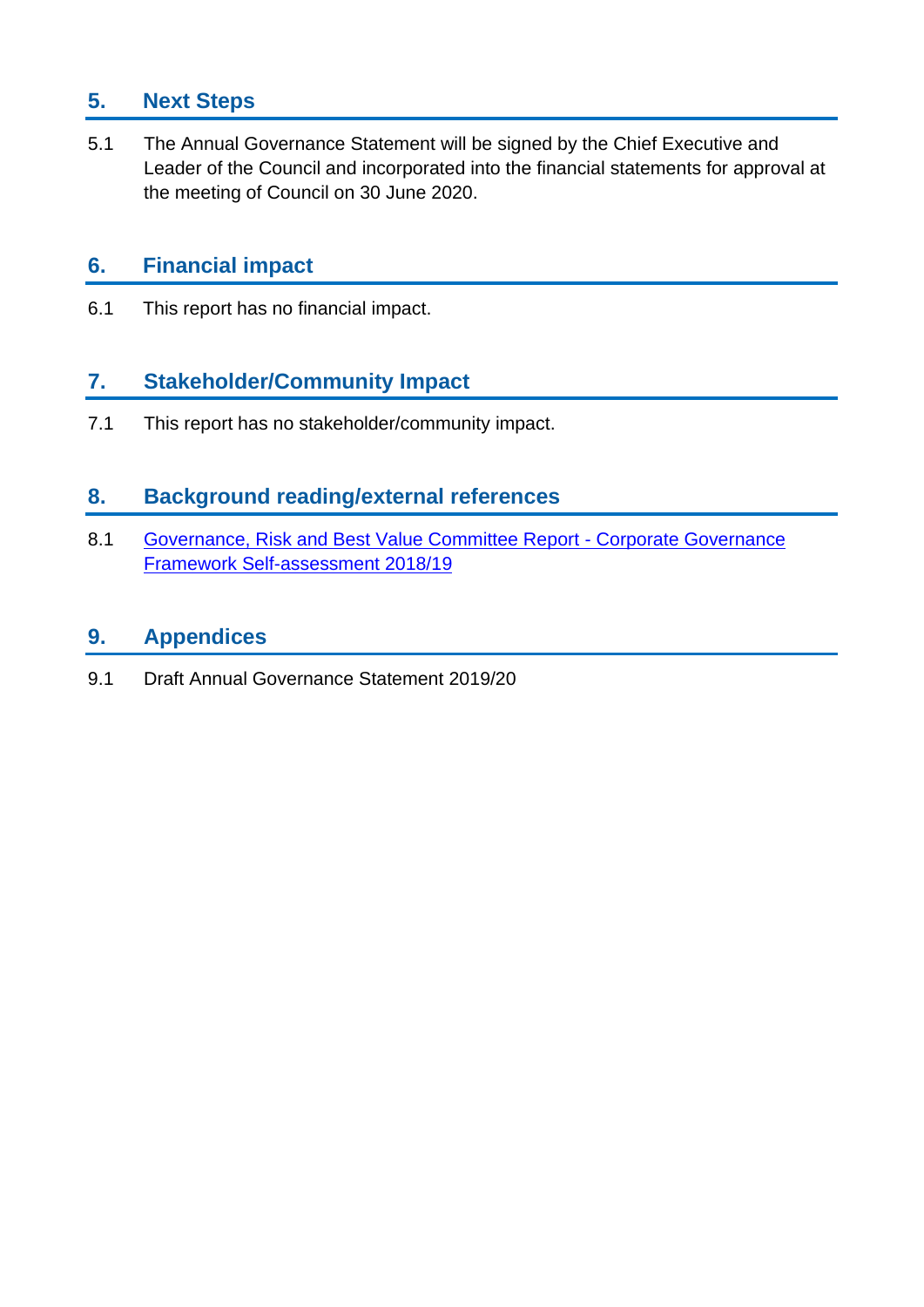

**City of Edinburgh Council Annual Governance Statement 2019/20**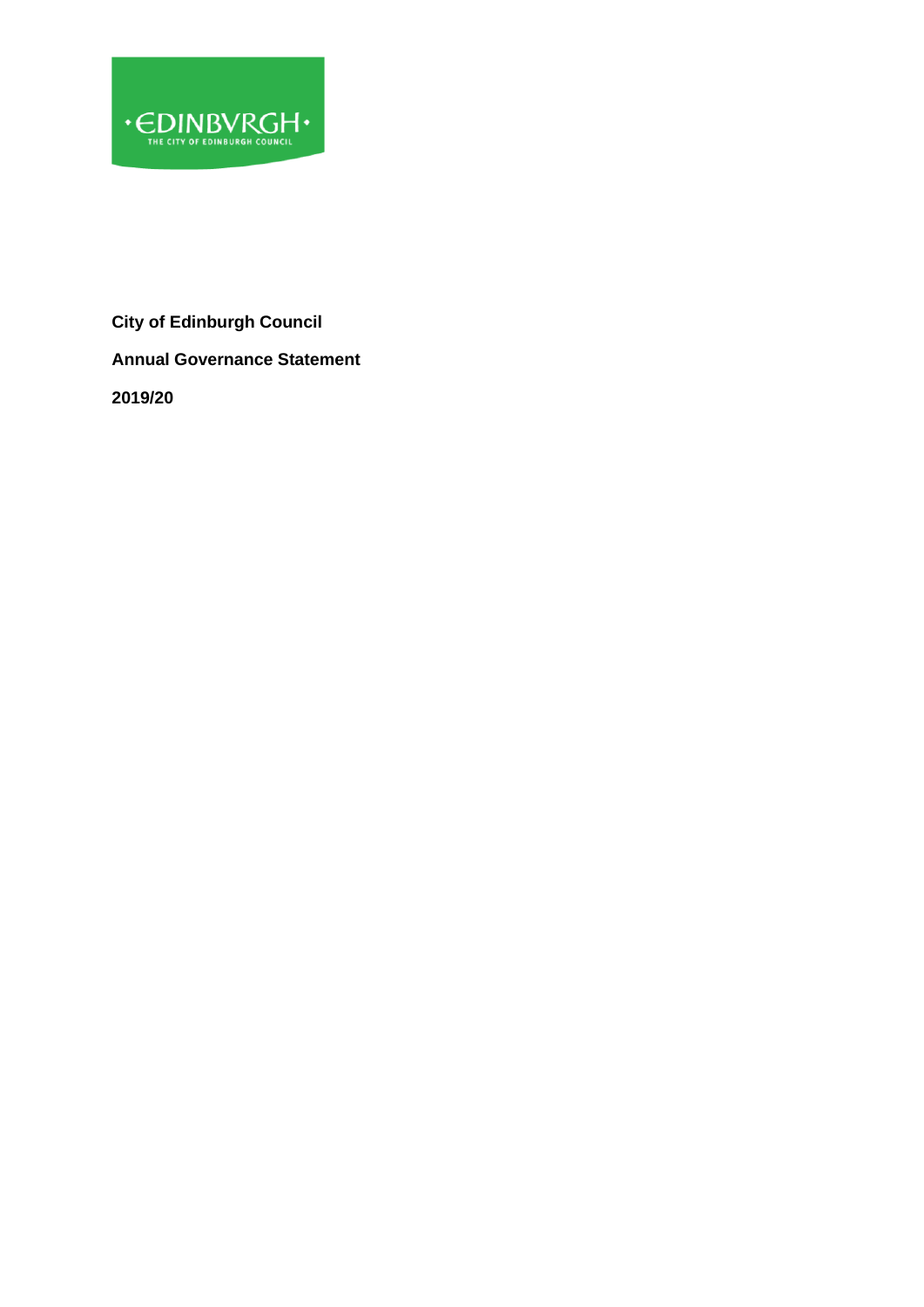#### **Unaudited Financial Statements 2019/20**

#### **ANNUAL GOVERNANCE STATEMENT**

#### **Introduction**

1.1 The Covid-19 emergency has meant that the Council has had to make significant changes to its governance arrangements. This governance statement provides assurance over the governance arrangements that have been in place for the majority of 2019/20 and it also identifies the changes that have been implemented in response to the emergency. The Council's arrangements are under significant pressure but it is felt that they are still robust and sufficient for the current circumstances.

#### **Scope of Responsibility**

- 1.2 The City of Edinburgh Council is responsible for ensuring that its business is conducted in accordance with the law and appropriate standards, and that public money is safeguarded, properly accounted for, and used economically, efficiently, effectively and ethically. The Council also has a statutory duty under the Local Government in Scotland Act 2003, to make arrangements to secure best value, which is defined as continuous improvement in the way its functions are carried out.
- 1.3 In discharging these responsibilities, Elected Members and senior officers are responsible for implementing effective arrangements for governing the Council's affairs, and facilitating the effective exercise of its functions, including arrangements for the management of risk.
- 1.4 This statement also covers the organisations included in the Council's Group Accounts, a list of which is included on page xx of the Accounts.

#### **Council's Strategy and Vision**

- 1.5 The Council's strategy can be divided into four sections:
	- 1.5.1 The Vision In 2016, the City of Edinburgh began a conversation about its future to create a vision for 2050. A major public engagement and awareness raising campaign was launched in 2018. The Steering Group for the city vision has been established and is developing the 2050 Edinburgh City Vision with a view to launching it in 2020. The launch of the City Vision has been delayed due to the Covid-19 emergency but is expected to be a key element of the city's collective recovery to the COVID-19 with partners using the principles in 2050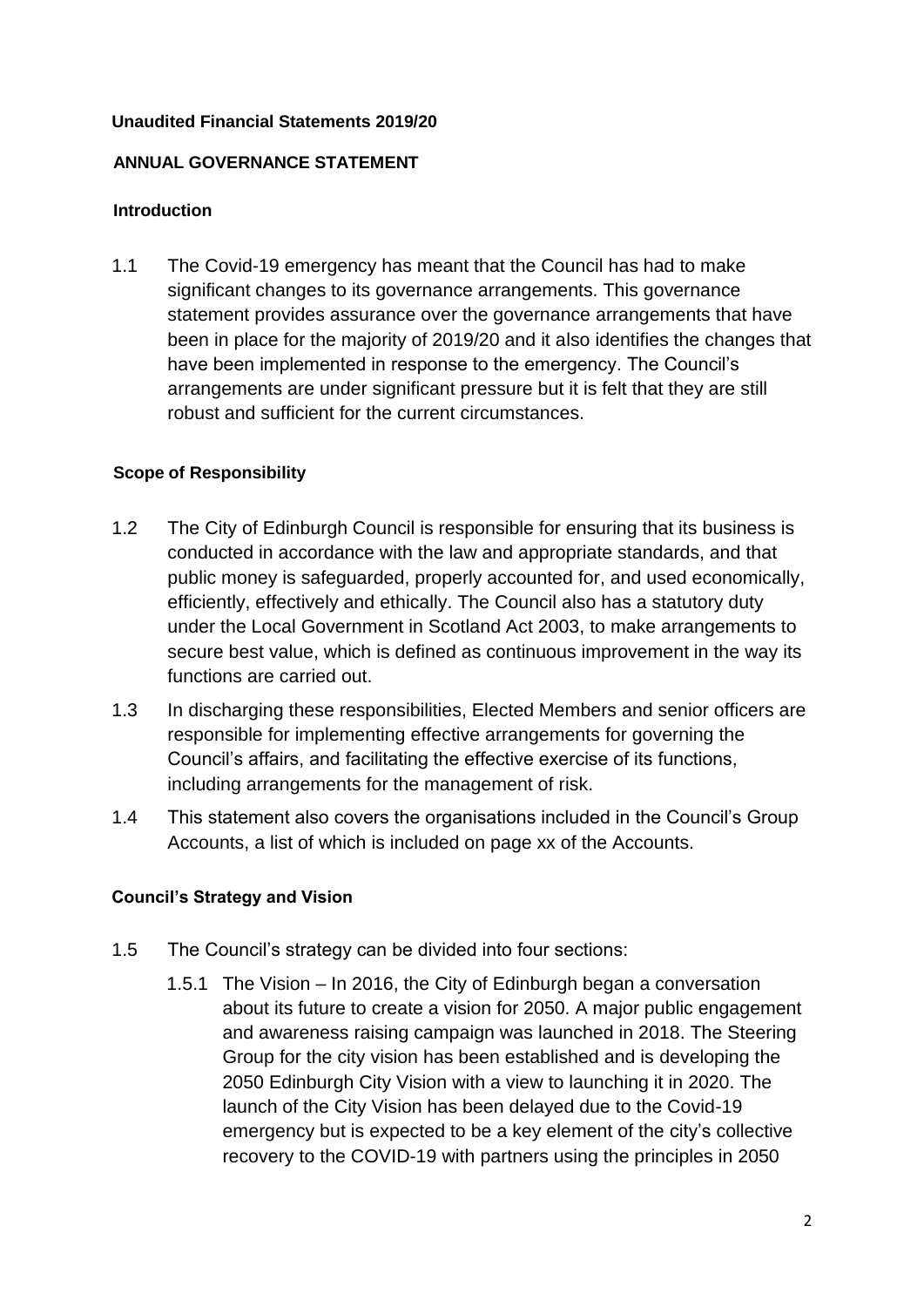City Vision to guide their recovery planning. The Council endorsed this approach at its Policy and Sustainability Committee on 28 May.

- 1.5.2 The Business Plan In 2017, the Council's agreed the Business Plan which is built around 52 commitments that the administration has pledged to deliver over five years. The plan sets out what the Council aims to do and how it intends to do it. The plan will inform the decision making on how to use resources. The principles and actions set out will drive the way the Council reshapes and redesigns the way it delivers services and the way it works with communities and partners.
- 1.5.3 The Change Strategy The Change Strategy seeks to set out how the council will achieve its objectives but also how it will address the significant financial challenges it faces. The Change Strategy was produced and agreed following extensive consultation and engagement with the public and staff.
- 1.5.4 Underpinning these documents are a series of strategic plans providing detail on the Council's priorities such as poverty and sustainability. These will be incorporated into the Council's recovery planning going forward.

#### **Decision making structures**

#### **Political Governance Arrangement**s

- 1.6 The Council operates an executive committee structure (see figure 1.1). This consists of six executive committees which are responsible for policy and financial decision making and scrutiny in their designated areas of responsibility. These committees are Policy and Sustainability, Culture and Communities, Education, Children and Families, Finance and Resources, Housing, Homelessness and Fair Work, and Transport and Environment.
- 1.7 The Governance, Risk and Best Value Committee seeks assurance over the adequacy of governance and risk management frameworks and the internal control environment. It also scrutinises the Council's financial and nonfinancial performance, approves and monitors progress against the internal audit risk-based plan, and monitors performance of the internal audit service.
- 1.8 The Council also utilises a range of other committees, some of which are quasi-judicial such as the Development Management Sub-Committee and the Licensing Sub-Committee, to consider individual applications.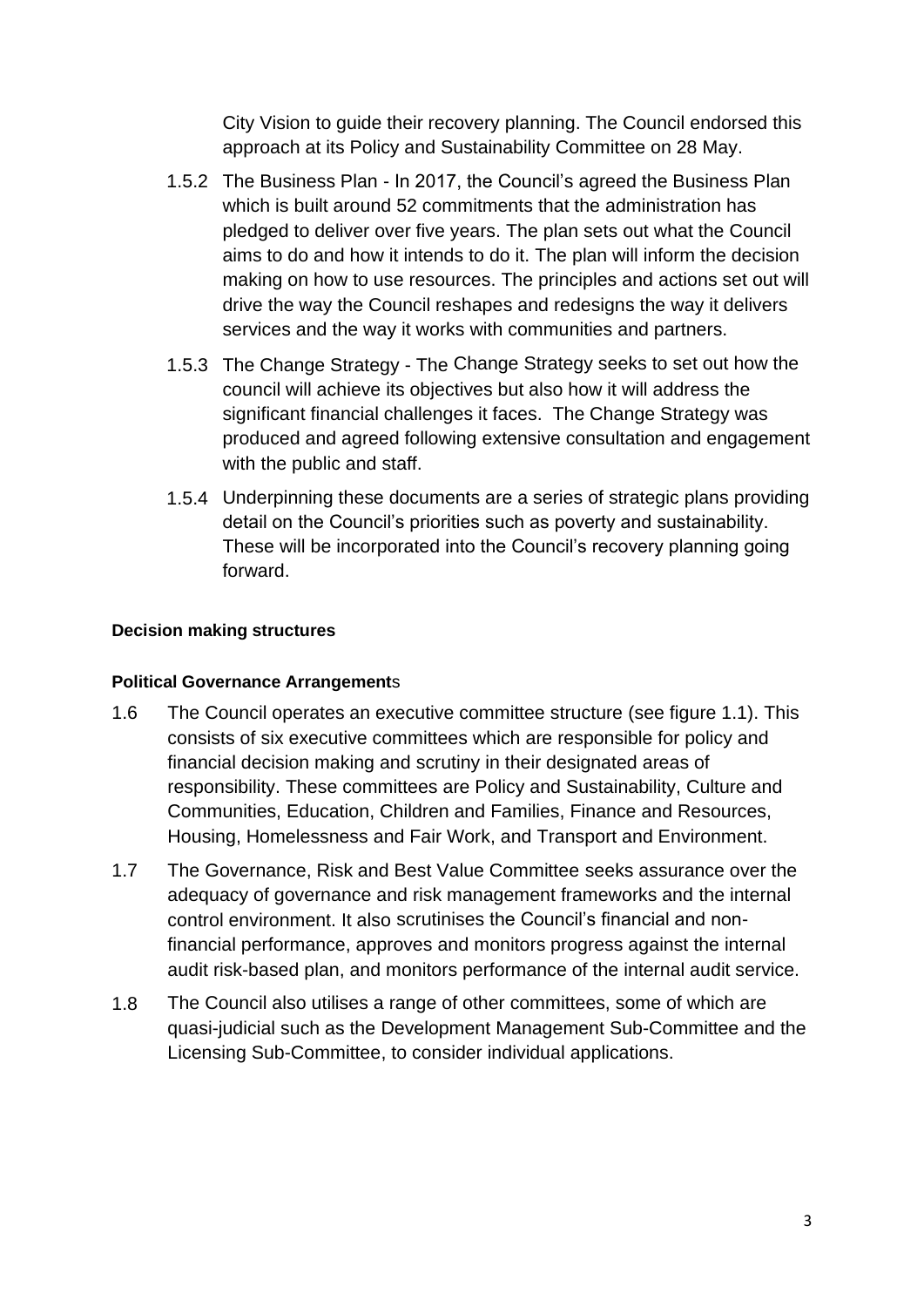

Figure 1.1 Executive Committee Structure

#### **Officer Decision Making**

- 1.9 The Corporate Leadership Team (CLT) meets weekly, led by the Chief Executive and includes all executive directors and key heads of service including the Head of Finance as the Council's Statutory Section 95 Officer.
- 1.10 It is supported by a range of groups covering key matters such as risk, health and safety and programme management. There is a robust health and safety reporting structure which includes directorate health and safety committees, a quarterly Council health and safety group and a quarterly consultation forum involving the trade unions. Health and safety working groups are in place for fire safety, water safety and asbestos. All directorates have risk and assurance committee meetings at least quarterly and ensure escalation of risks.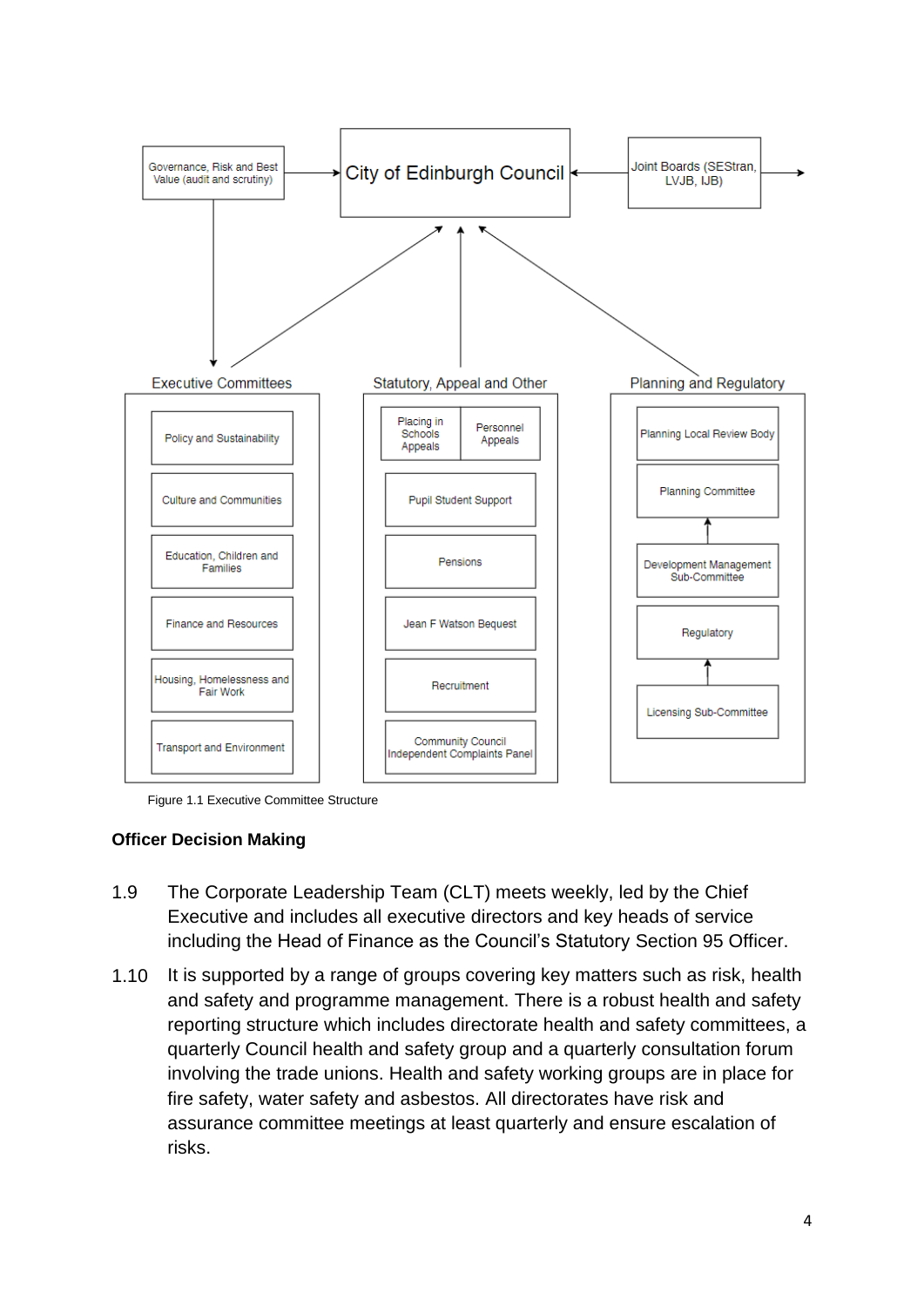

Figure 1.2 - CLT and Senior Management Team (SMTs) Structure

#### **Partnership Working**

- 1.11 The Council has four localities and is using this model to restructure and deliver a range of frontline services. This will ensure integrated local services and improved outcomes for citizens. This locality model operates in coterminosity with our partners (such as police and fire services) enabling closer working and integration of services around our citizens. Local Improvement Plans cover every area of the city and describe in detail our multi-agency approach to improve the delivery of services in our communities.
- 1.12 The Council plays an important role in the Edinburgh Partnership, the Community Planning Partnership in Edinburgh, and its new community planning structure. The new framework agreed by the Edinburgh Partnership comprises a Board, four city wide partnerships, four locality partnerships and thirteen neighbourhood networks. The new arrangements are designed to support a different way of working and to support the delivery of the Partnership's priorities for the city as set out in the new community plan. The plan focuses on reducing poverty and inequality in the city through making sure people have enough money to live on; access to work, learning and training opportunities; and have a good place to live.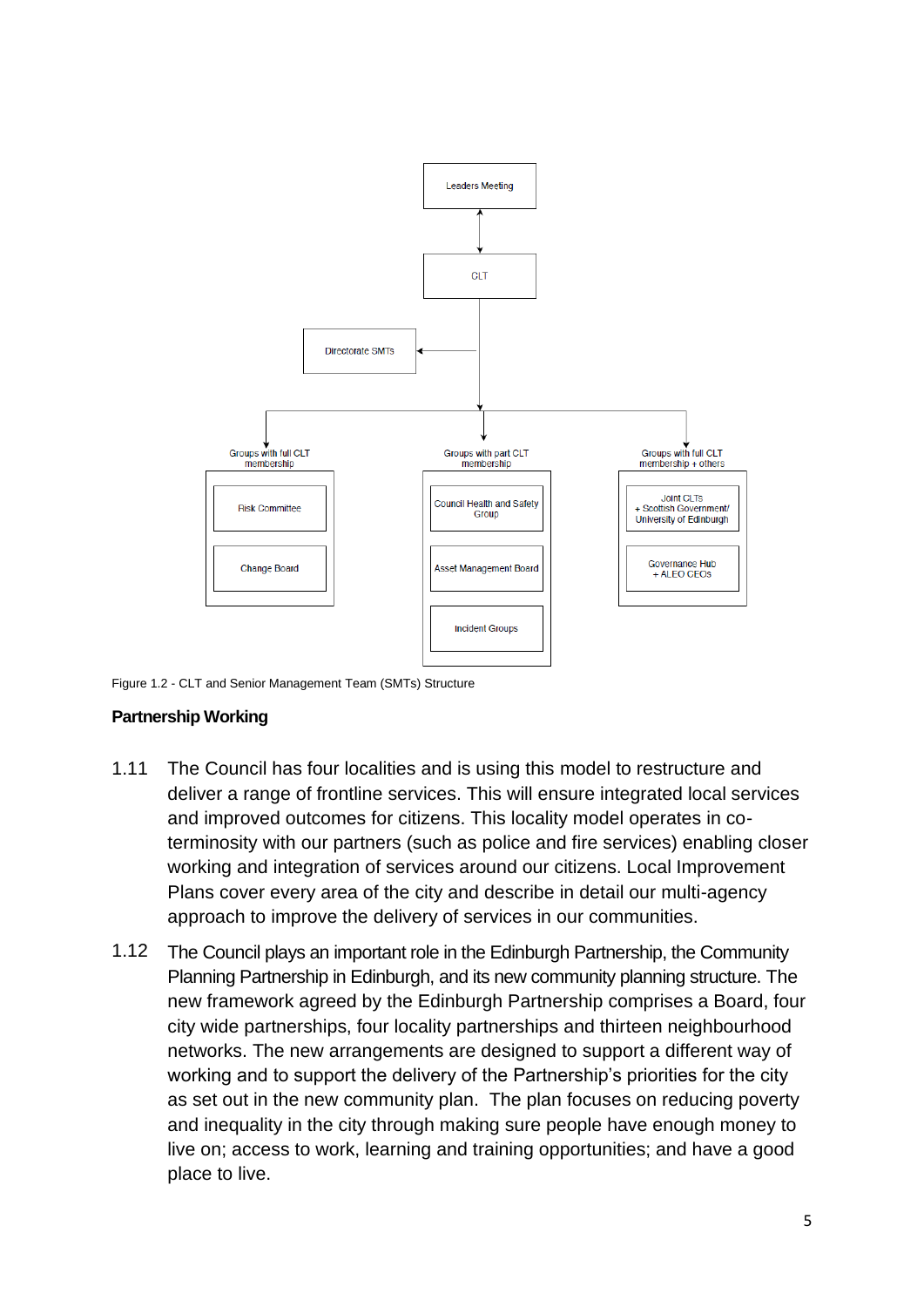

#### Internal Controls

1.13 A significant part of the governance framework is the system of internal controls in place to ensure that risks are being identified and managed effectively. The Council has adopted a Corporate Governance Framework (CGF) as its local code. The CGF is based on the Chartered Institute of Public Finance & Accountancy and Society of Local Authority Chief Executives model framework Delivering Good Governance in Local Government. The CGF outlines how the Council embeds good governance throughout the organisation and is available on the [Council's website.](https://democracy.edinburgh.gov.uk/documents/s6133/Corporate%20Governance%20Framework%20Self-Assessment%202018-19%20GRBV%20final.docx.pdf)

#### Covid- 19 Arrangements

- 1.14 The Council implemented changes both to its operational and political management arrangements to support the response to the Covid-19 emergency.
- 1.15 The groups below were all established to respond to the Covid-19 incident:
	- 1.15.1 Council Incident Management Team (CIMT) chaired by the Chief Executive with daily meetings from 13 March 2020
	- 1.15.2 Directorate Incident Management Teams with escalation to CIMT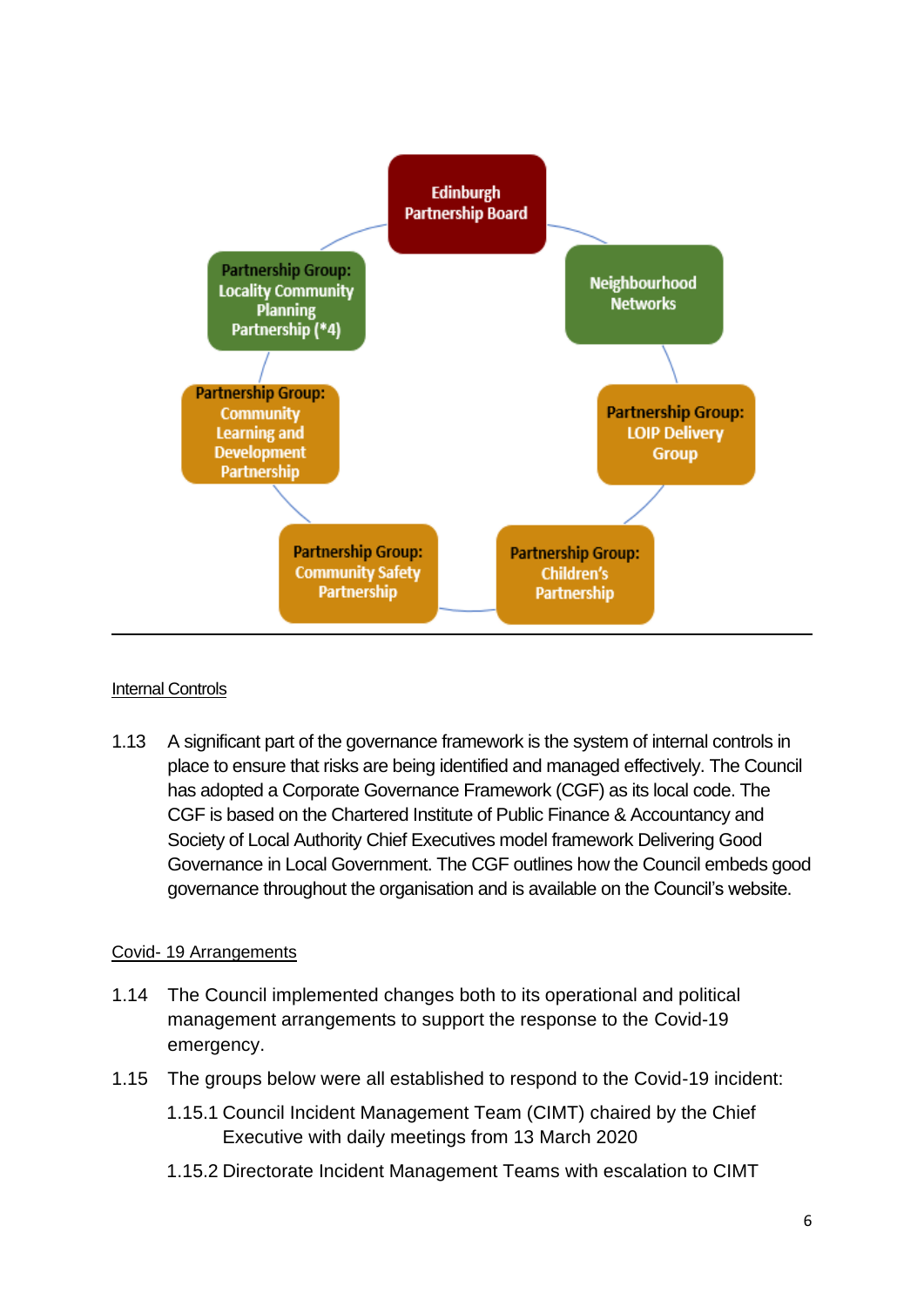- 1.15.3 Specialist Incident Management Teams:
	- 1.15.3.1 Health and Social Care Command, chaired by Edinburgh Health and Social Care Partnership's Head of Operations
	- 1.15.3.2 Personal Protective Equipment operational group, chaired by the Chief Procurement Officer
	- 1.15.3.3 Shielding, chaired by the Executive Director of Resources
	- 1.15.3.4 Vulnerable and Volunteering, chaired by the Executive Director of Communities and Families
- 1.15.4 Cross-Council Risk Forum, convened and chaired by the Head of Legal and Risk / Council's Monitoring Officer.
- 1.15.5 Weekly meetings with the Trade Unions chaired by the Head of Human Resources.
- 1.16 The CIMT and directorate IMTs have provided a clear, easy to understand and effective governance structure for organising services during the emergency. Action notes have been kept for all meetings and executive directors have reported to the CIMT any issues for escalation. During March and April, the CIMT and directorate IMTs mostly met daily due to the pace of change and direction coming from Government. These meetings have reduced in frequency in recent weeks as the response to the emergency has stabilised but are all still in operation and operational business is still directed through these meetings.
- 1.17 Covid-19 has had, and continues to provide, a very challenging environment for the Council and has resulted in decisions being made at pace but never without efficient and effective governance at the core.
- 1.18 The three principles that were set out at the beginning of the response have been the framework for every decision taken:
	- 1.18.1 protect the most vulnerable in our city;
	- 1.18.2 minimise the risks to our colleagues; and
	- 1.18.3 continue to provide services in challenging circumstances.
- 1.19 The Chief Executive established measures to ensure that decision making was as transparent as possible and that decisions were taken only by officers where absolutely necessary. The following principles were applied:
	- 1.19.1 The Chief Executive would be the only officer to take decisions in response to the Covid-19 emergency using powers outlined in the Scheme of Delegation to Officers;
	- 1.19.2 The Chief Executive would consult on all these decisions with the Leader and Depute Leader;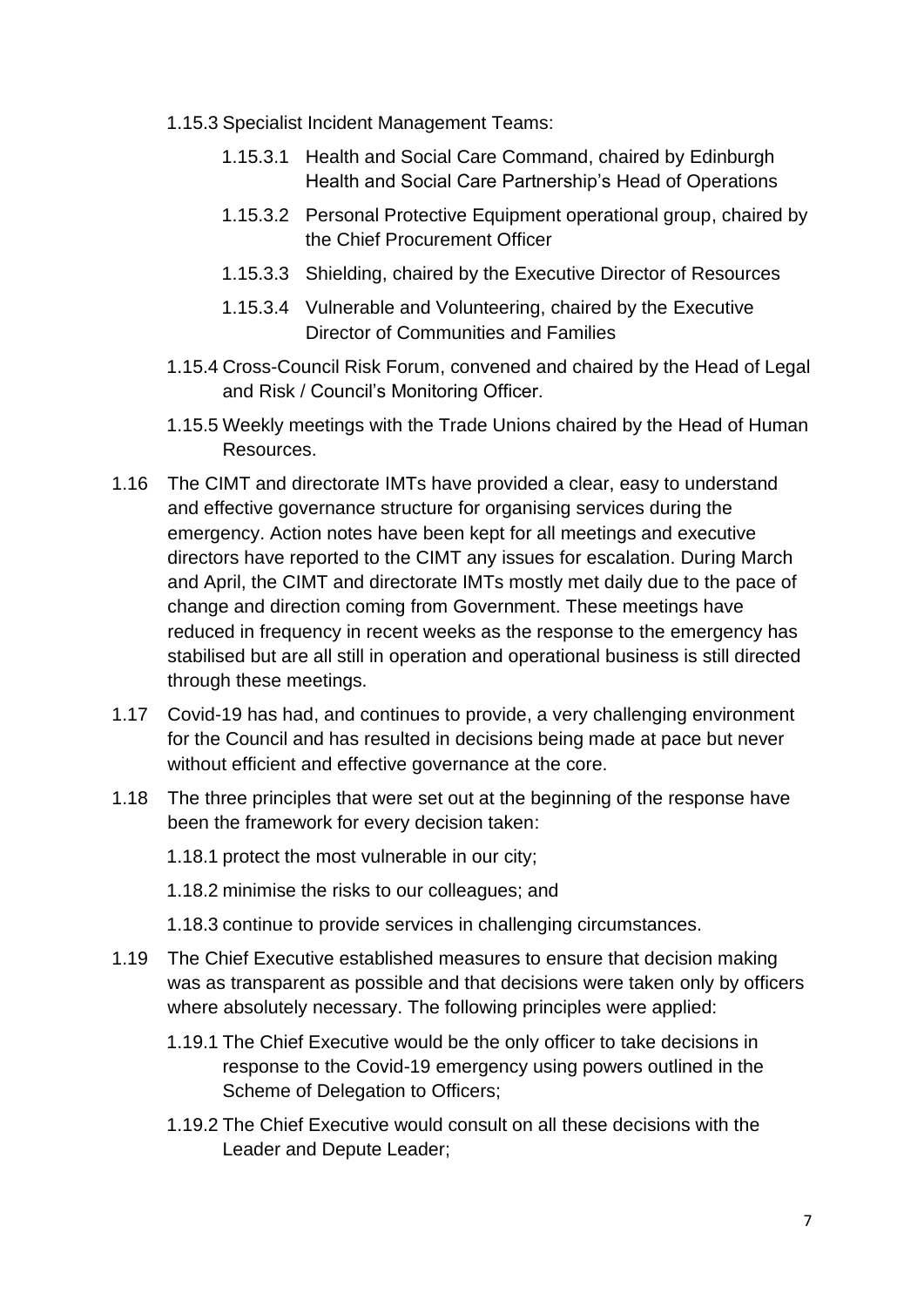- 1.19.3 Decisions would be considered and discussed at the Council's Incident Management Team;
- 1.19.4 If possible, executive directors would discuss matters at their directorate incident management teams before escalating to the CIMT;
- 1.19.5 Decisions would only be taken by the Chief Executive where urgent and they could not be considered in good time by the Leadership Advisory Panel; and
- 1.19.6 Decisions would be reported to the Leadership Advisory Panel for information.
- 1.19.7 When making decisions the potential risk and impact of those decisions, whether existing controls are effective and what new measures or controls may be required should be considered. This process should be as efficient and streamlined as possible.
- 1.20 To date the Council has implemented two phases of political governance arrangements in response to Covid-19 emergency. The first phase, agreed by the Chief Executive under emergency powers, was to extend the recess period of the City of Edinburgh Council from Friday 20 March 2020 to Sunday 29 March 2020 inclusive and from Monday 20 April 2020 to Sunday 26 April 2020 inclusive. The Leadership Advisory Panel was an existing committee that had the authority to take all decisions during recess periods. This was stood up and met twice during this period.
- 1.21 The second phase followed a report considered by the Leadership Advisory Panel on 23 April 2020 and agreed that the Policy and Sustainability Committee would meet every two weeks from May and would have the authority to make decisions on all matters of business. This committee has a larger number of elected members, includes a number of the executive committee conveners and is chaired by the Council Leader. All business, with the exception of quasi-judicial matters, should be submitted to this committee. The Development Sub-Committee and the Local Review Bodies would also meet from May when required and the Governance, Risk and Best Value Committee would meet again from 9 June 2020. This has re-established independent committee scrutiny and allowed audit activity to re-commence.
- 1.22 It was agreed that the Policy and Sustainability Committee would review political governance arrangements again in August 2020.
- 1.23 Risk management processes were put in place to ensure that the risks associated with Covid-19 were identified, recorded, and mitigated where possible. Nine strategic risks were identified and recorded in the Covid-19 Risk Management Plan (RMP) and continue to be actively managed:
	- 1.23.1 health and safety of citizens and service users;
	- 1.23.2 health and safety of employees delivering critical services;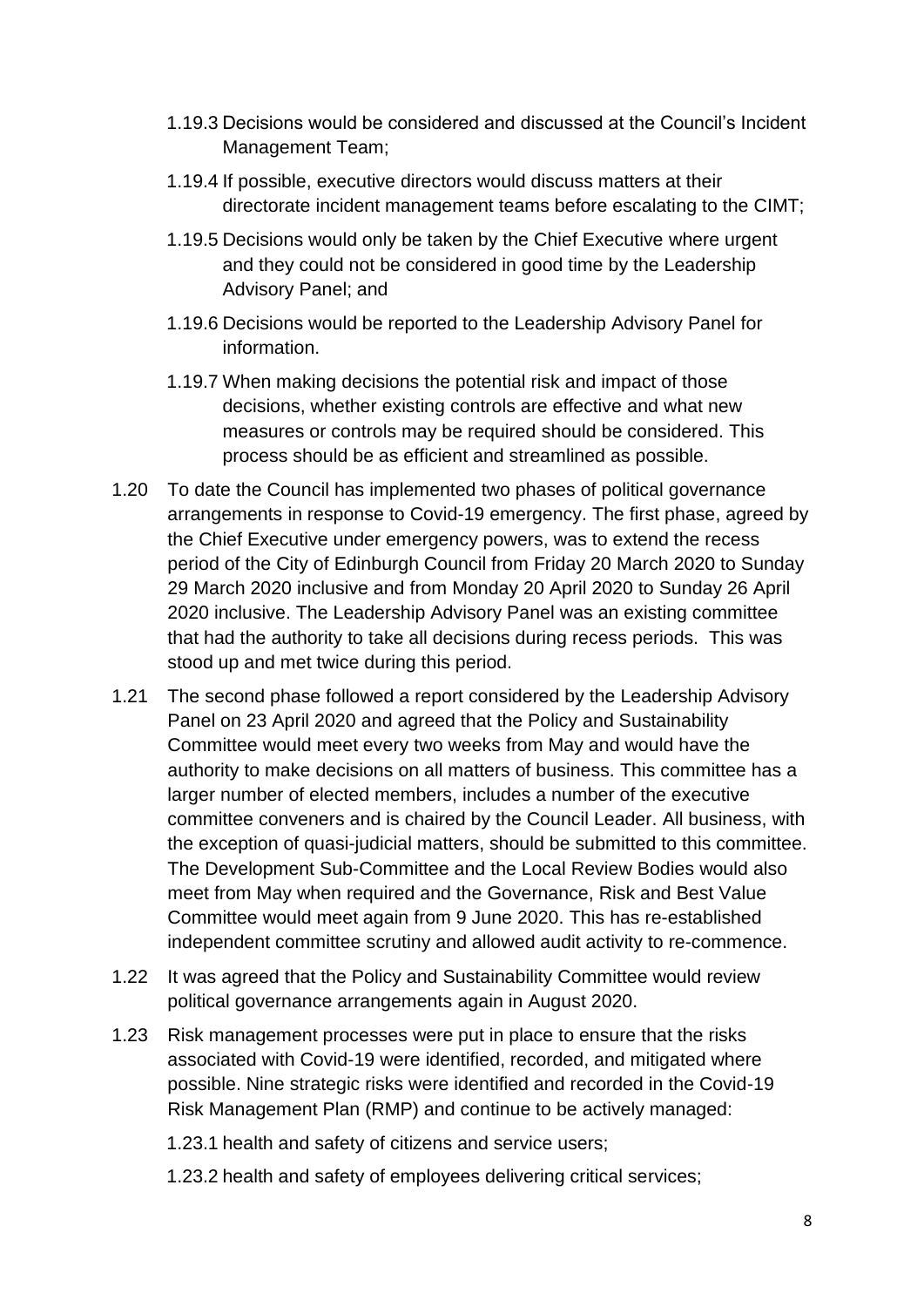- 1.23.3 Council premises and physical security;
- 1.23.4 supply chain risk;
- 1.23.5 technology and information;
- 1.23.6 financial and economic risk;
- 1.23.7 Council response and governance;
- 1.23.8 fraud and serious organised crime; and
- 1.23.9 legal and commercial risk.

#### **Review of Effectiveness**

- 1.24 An assurance statement on the effectiveness of the system of internal controls has been provided and was informed by:
	- 1.24.1 the work of the Corporate Leadership Team which develops and maintains the governance environment;
	- 1.24.2 the certified annual assurance statements provided by all executive directors;
	- 1.24.3 the certified assurance statements provided by the Chief Executives and Directors of Finance of the Council's group companies.
	- 1.24.4 council officers' management activities;
	- 1.24.5 the Chief Internal Auditor's annual report and internal audit reports, risk-based, across a range of Council services;
	- 1.24.6 reports from the Council's external auditor; and
	- 1.24.7 reports by external, statutory inspection agencies.
- 1.25 Each Executive Director has reviewed the arrangements in their service area and reported on their assessment of the effectiveness of control arrangements, together with any potential areas requiring improvement, to the Chief Executive. Where improvement actions are identified, an action plan will be developed and will be subject to regular monitoring. In reviewing the overall governance framework, the Council has also considered relevant thirdparty reviews and recommendations. Assurance has also been taken from each organisation's most recent audited accounts, together with the Council's detailed knowledge of these organisations as a consequence of their continued involvement. These reviews have not identified any fundamental weaknesses in the framework of governance, risk management and control at the Council.
- 1.26 The Internal Audit section operates in accordance with CIPFA's Code of Practice for Internal Audit and the Public Sector Internal Audit Standards. The section undertakes an annual work programme based on an agreed audit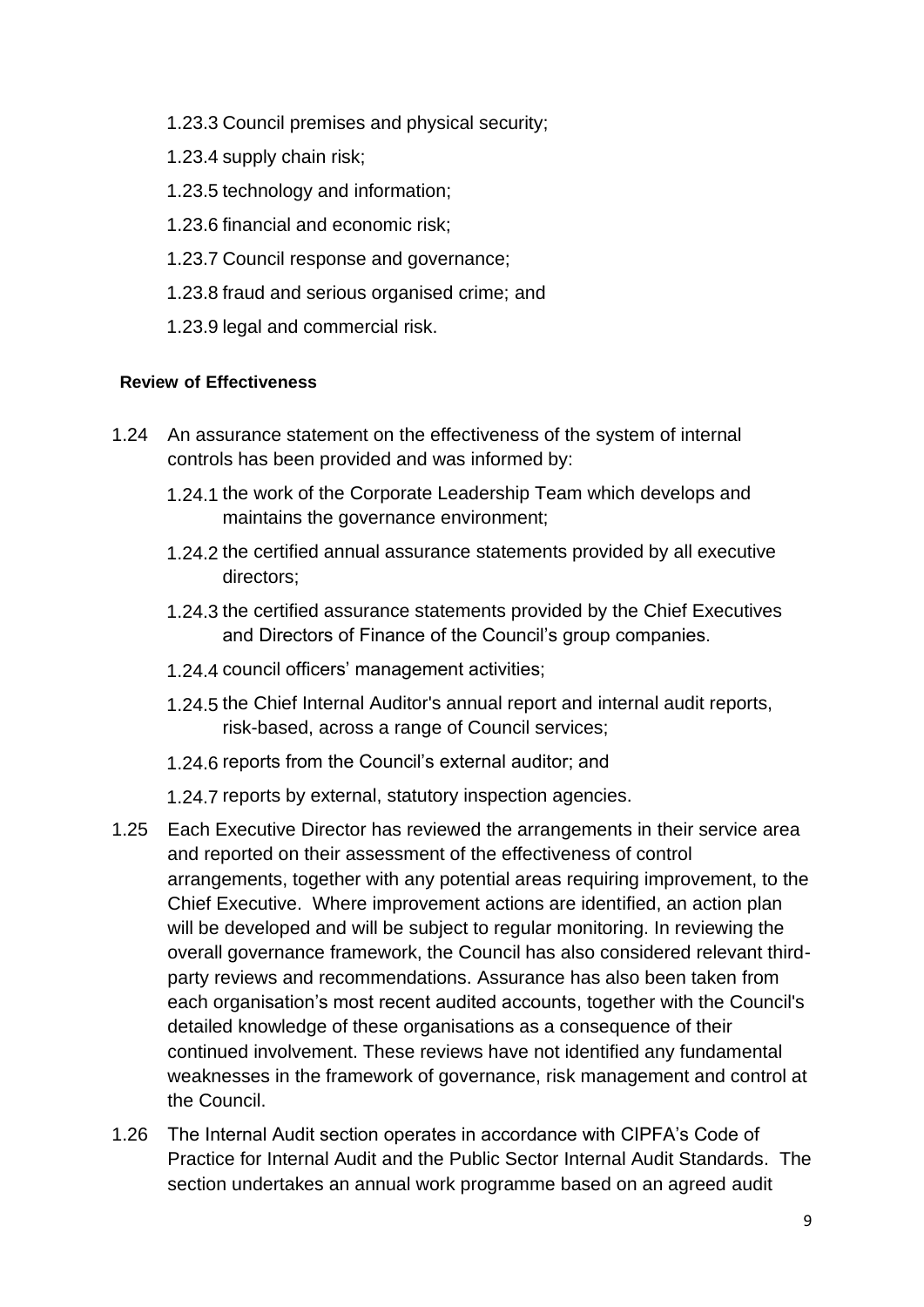strategy and formal assessments of risk that are reviewed regularly. During the year, the Chief Internal Auditor reported to the Head of Legal and Risk (who is also the Monitoring Officer) but had free access to the Chief Executive, all executive directors and elected members along with direct reporting to the Governance, Risk and Best Value Committee.

- 1.27 In compliance with standard accounting practice, the Head of Finance as the Council's Statutory Section 95 Officer has provided the Chief Executive with a statement of the effectiveness of the Group's internal financial control system for the year ended 31 March 2020. It is the opinion of the Head of Finance that that although a degree of assurance can be placed upon the adequacy and effectiveness of the Group's systems of internal financial control, further improvements, including embedding of actions taken in response to previous recommendations, are still clearly required. In this context, the Head of Finance particularly highlights the continuing required improvements to address a number of systemic weaknesses in respect of payroll-related controls, particularly those to address historic, and prevent recurring, overpayments.
- 1.28 The Chief Internal Auditor will present her annual audit opinion on the adequacy and effectiveness of the system of internal control (including financial controls) to the Governance, Risk and Best Value Committee in August 2020. Due to COVID-related disruption and in-year delivery challenges, however, the opinion will necessarily be limited and based upon completion of 70% of the 2019/20 audit plan, subject to the receipt of requested support from Directorates.
- 1.29 The Council comprehensively reviewed its political management arrangements in May 2019, focussing on the levels of business at its main executive committees. Statistics showed a considerable strain on the Council's political management arrangements. The length of meetings showed a level of healthy democratic debate and as a result a level of scrutiny taking place at executive committees, however the volume of business was high and left little room and flexibility to scrutinise all committee business on an agenda. There was a risk of scrutiny being rushed for less high-profile areas of work because of these pressures. This pressure was not evident across all committees, but the structure was not sustainable, and the Council agreed to re-align its business so there was a more even spread across committees, with areas of business still grouped logically. The committee realignment also ensured that sustainability, one of the Council's key priorities, was considered by the newly re-titled Policy and Sustainability Committee chaired by the Council Leader. There was also a title change for the Housing and Economy Committee which was renamed Housing, Homelessness and Fair Work, again reflecting the Council's priorities.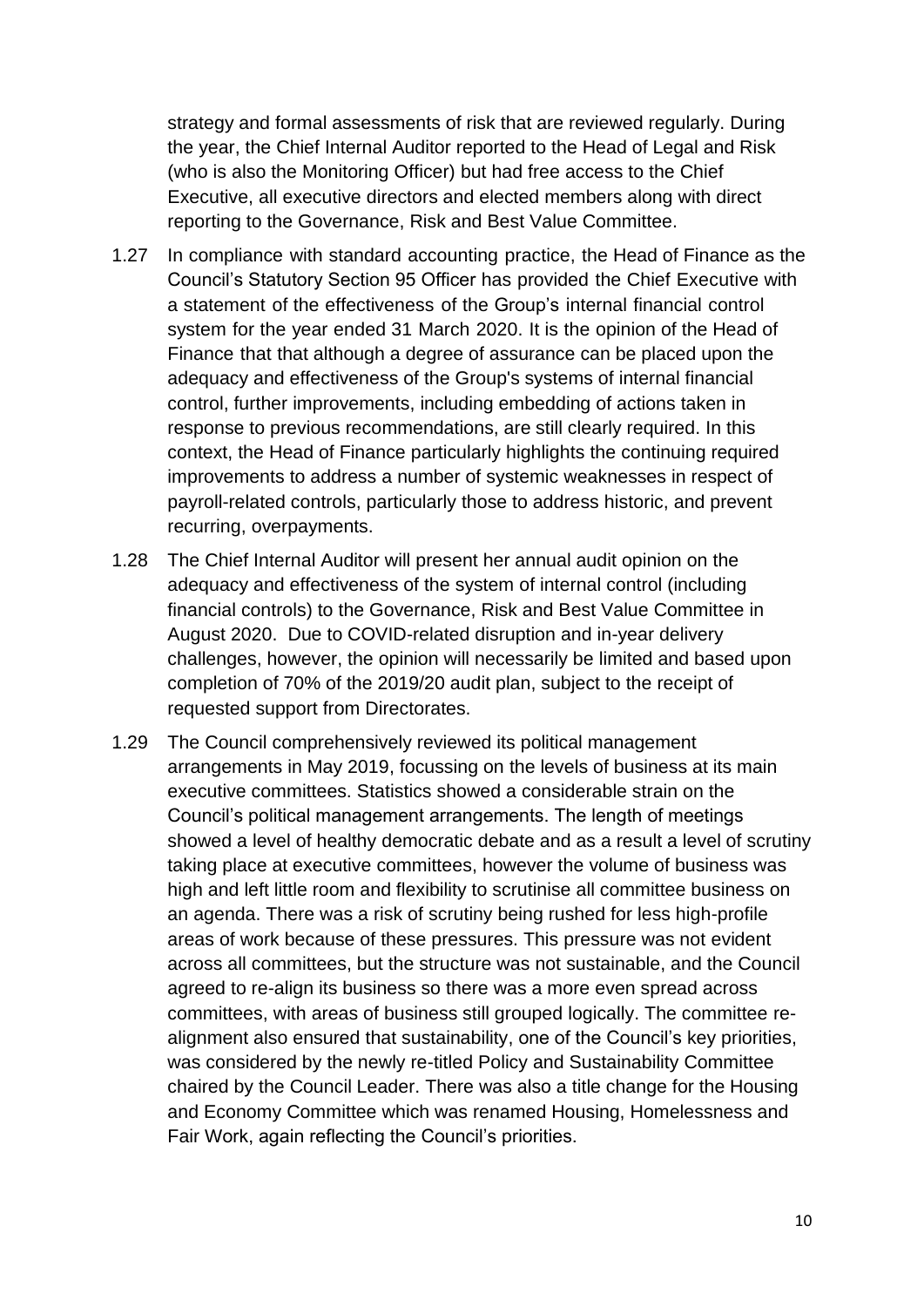- 1.30 External Audit had highlighted the importance of adhering to approved member-officer protocols in respect of sensitive information and the importance of all Councillors and senior staff having a clear understanding of their rights and responsibilities in relation to information held by the Council. A review of the Member/Officer protocol was commenced but the completion of the revised document was delayed by Covid-19. The review included member and officer groups and a facilitated joint meeting to build on the existing protocol before it will finally be considered by committee.
- 1.31 An Internal Audit review confirmed that management; oversight; and scrutiny of the Council's major projects portfolio is generally adequate with some enhancements required. The review recognised significant progress made in the last year with the implementation of a portfolio governance framework that reflects best practice in a number of areas, and facilitates standardised reporting across the major projects' portfolio, enabling ongoing oversight and scrutiny by both the Change Board and the Governance, Risk and Best Value Committee. Since the review the system has further bedded in and the number of projects monitored by the Change Board increased significantly. Concern has been raised over the project governance for those projects that are too small for the Change Board and the need for directorates to improve their monitoring and challenge in this area.
- 1.32 A major issue highlighted by both External and Internal Audit was the number of overdue findings from internal audit reports. The Corporate Leadership Team highlighted that resolving overdue findings was proving challenging due to their complexity. It was agreed that Directorates would review and refresh their agreed management actions for any findings that were more than three months overdue (including historic reopened findings) to assess whether alternative actions could be implemented to address the identified risks. This sustained effort significantly reduced the number of overdue findings and ensuring that management actions are completed on time is an agreed major priority for all directorates.
- 1.33 Meeting the demands of new data protection legislation has led to significant increases in the volume of data protection work. This has resulted in several resource and operational challenges which have had a detrimental effect on statutory obligations and associated timescales. This increase has also impinged on other areas of information rights, including compliance with Scotland's freedom of information laws. Remedial plans are in place to reduce risks in this area and to ensure that statutory obligations are met.
- 1.34 The Council's whistleblowing arrangements continue to include the oversight of an independent external service provider with the autonomy to decide who investigates the concerns raised, the Council or the service provider. The continuing involvement of an independent organisation helps ensure a robust, transparent and trustworthy process. The Council's approach is widely seen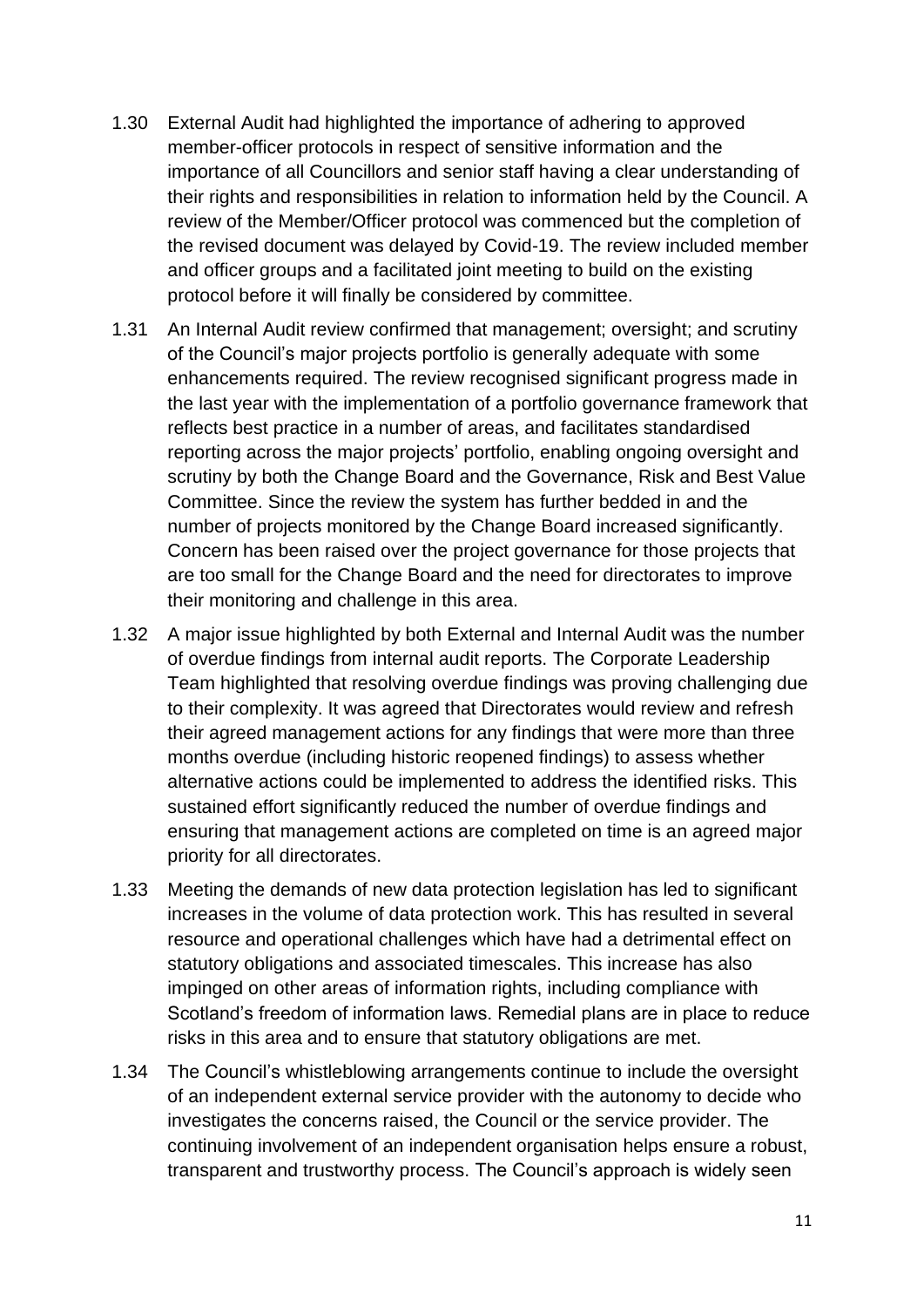as best practice and as such the Council was invited to give evidence to the Scottish Parliament when an NHS whistleblowing service was being considered. The Governance, Risk and Best Value Committee receives a quarterly update on whistleblowing and the whistleblowing policy is reviewed annually by committee.

- 1.35 The division of scrutiny of the Council's Arm's Length External Organisations (ALEOs) between executive committees and Governance, Risk and Best Value Committee is essential to ensure that potential conflicts of interest are mitigated. However, the separation of scrutiny between GRBV and executive committees has not always been clear, and duplication of scrutiny has been common. A committee report in 2020 sought to clarify matters for the Council's committees and for individual ALEOs. These arrangements were agreed and implemented but the Covid-19 emergency has meant that it has not been possible to demonstrate that this was maintained. The Council's compliance with the principles set out in the Following the Public Pound Code is much wider than just committee consideration, it applies to the Council's interactions with its ALEOs at all levels. The Chief Executive intends to review how the Council works with its ALEOs, examining the shareholder agreements and Service Level Agreements in place to ensure a greater degree of consistency and clarity of relationship.
- 1.36 Each directorate's assurance schedule was scrutinised by the Governance, Risk and Best Value Committee.
- 1.37 Internal Audit identified a number of significant control weaknesses in the design and application of the Council's policy management framework, across all Council directorates and divisions, that require to be addressed. Consequently, only limited assurance can be provided that policies are being effectively developed, managed, and communicated across the Council and are aligned with applicable legislation, regulations, and statutory requirements.
- 1.38 In light of expected Scottish government proposal to further embed Human Rights into the Scottish Legal Framework, consideration needs to be given now as to whether the current approach to IIAs is adequate and sufficiently embedded in Council working to be fit for purpose.
- 1.39 Directorate assurance schedules identified the need for a holistic, corporate tracking of actions and improvement actions associated with the assurance schedules, external audit and other regulatory bodies. Improvements are required to the administration of improvement actions and aligning this with the governance statement to provide adequate assurance that actions are being implemented and thus risks effectively managed.
- 1.40 There are established, well exercised, resilience incident management processes and protocols in place to effectively plan for and respond to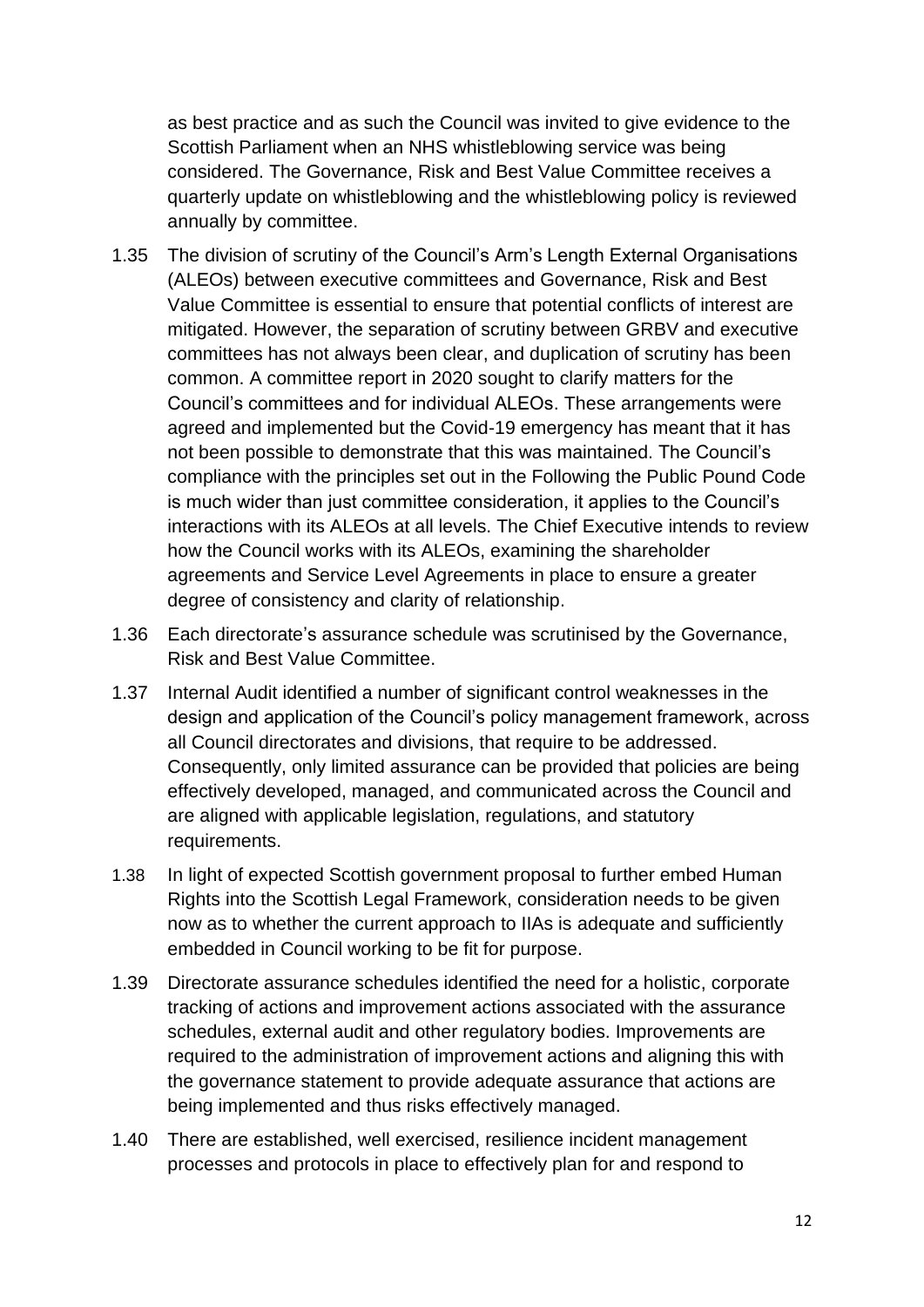emergencies. The Council Resilience Group and Council Counter Terrorism Group are the two main groups that drive and monitor the Council Resilience Management Programme, reporting to the Council Leadership Team, with the flexibility to convene working groups as required, for example, for Brexit planning. In the event of an incident, there is a flexible framework including directorate and corporate levels, that can be stood up as required, reporting to the Council Leadership Team and the appropriate committee(s). The Council feeds in to Scotland's resilience structures on a multi-agency basis, through the Lothian and Borders Local Resilience Partnership and East of Scotland Regional Resilience Partnership. The incident management used for Covid-19 is a good example of the effectiveness and agility of these structures.

- 1.41 The Council maintains registration to the International Standard for Business Continuity, ISO22301 and, as part of that compliance, the Council's Resilience Management System is audited biannually by an external auditor.
- 1.42 There is a robust risk framework in place which identifies key risks and is effective at a corporate Council-wide level. However, there is a need to ensure that adequate resource is provided to ensure that the framework is effectively implemented at all levels of the Council and that all directorates are considering risk as part of their decision-making processes. It should be noted that health and social care risks remain separate from the Council process.
- 1.43 The Council has adapted how it works on some of its key priorities enabling it to work flexibly with its partners with a view to achieving its ambitious objectives. An example of this is the Poverty Commission where the Council has worked with a newly created independent body and chair and agreed that recommendations proposed by the Commission will be used to inform future Council policies and actions to prevent, reduce, and mitigate poverty in Edinburgh. A further example is the partnership with the University of Edinburgh to appoint a climate commission. The flexible governance approach in these two examples have allowed the Council to be informed by external experts from across a range of sectors with the aim of achieving better outcomes. However, the final decision making remains with the Council and partner organisations.
- 1.44 A Community Council review was carried out that improved the governance documentation supporting Community Councils. In addition, a new Code of Conduct was created for Community Councillors, with a Council committee created to consider the most serious cases.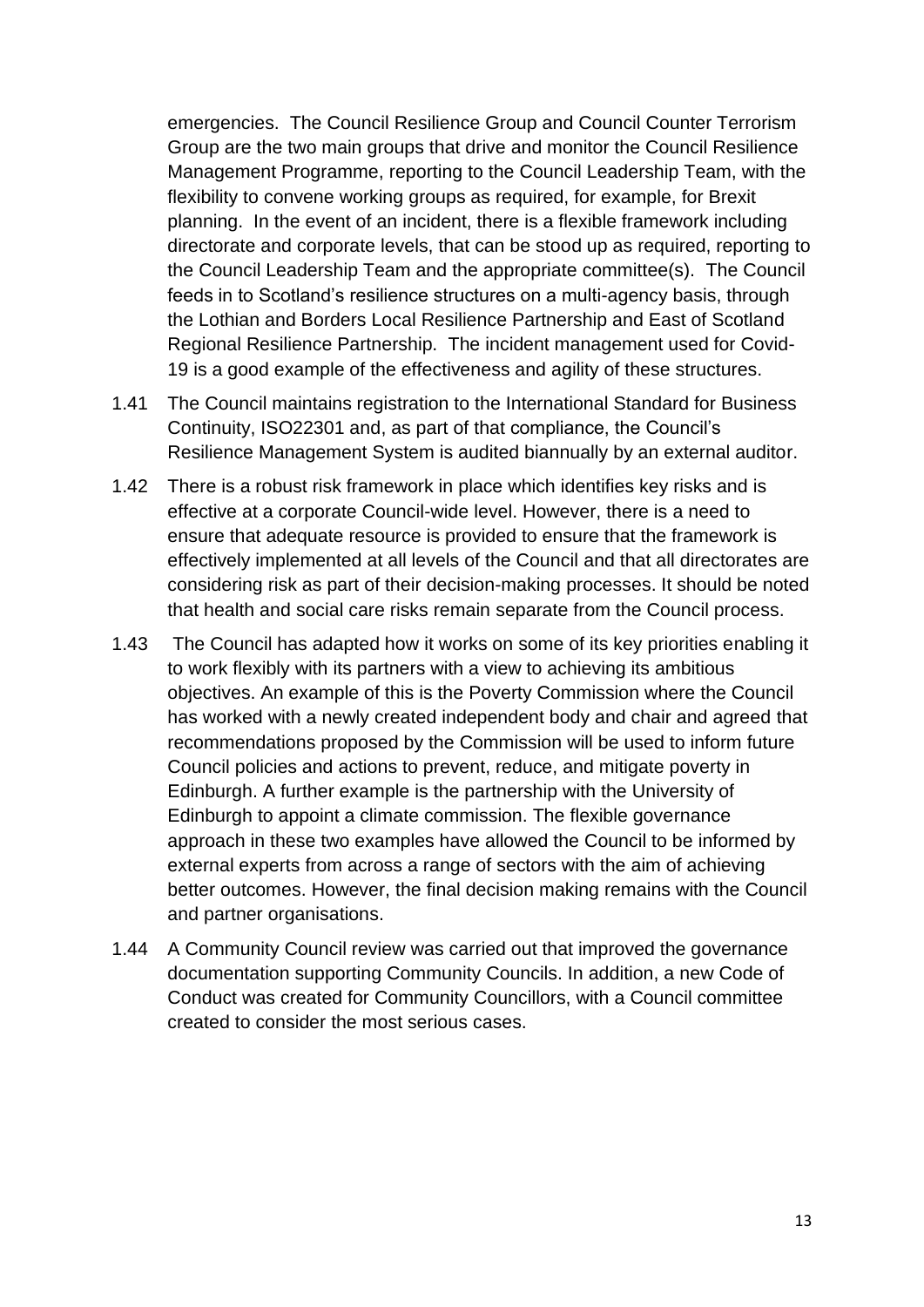

The status of the previous year's actions is outlined below:

|                                  | <b>Governance Issue</b>                                                                                                                                                                     | <b>Mitigation Action / Proposed</b><br><b>Action</b>                                                   | <b>Responsible Party</b>                         | <b>Status</b> |  |  |
|----------------------------------|---------------------------------------------------------------------------------------------------------------------------------------------------------------------------------------------|--------------------------------------------------------------------------------------------------------|--------------------------------------------------|---------------|--|--|
|                                  |                                                                                                                                                                                             |                                                                                                        |                                                  |               |  |  |
|                                  | <b>Risk and Resilience</b>                                                                                                                                                                  |                                                                                                        |                                                  |               |  |  |
| 1                                | Health and Social Care – Further work is<br>required to implement an effective risk<br>escalation framework.                                                                                | The Health and Social Care<br>Partnership aim to complete the<br>risk escalation framework             | <b>Chief Officer</b>                             | Completed     |  |  |
|                                  | <b>Workforce</b>                                                                                                                                                                            |                                                                                                        |                                                  |               |  |  |
| 2                                | To ensure workforce resources are<br>managed properly, including compliance<br>with payroll policies, overtime controls,<br>absence management and performance<br>e.g. home/remote working. | Implementation of new HR/<br>system                                                                    | <b>Executive Director of</b><br><b>Resources</b> | Completed     |  |  |
| <b>Governance and Compliance</b> |                                                                                                                                                                                             |                                                                                                        |                                                  |               |  |  |
| 3                                | Partial compliance (Place Directorate) -<br>Council staff are aware of their<br>responsibilities in relation to the Council's                                                               | A review of delegated authority<br>within the Place directorate is<br>being carried out to ensure that | <b>Executive Director of</b><br>Place            | Completed     |  |  |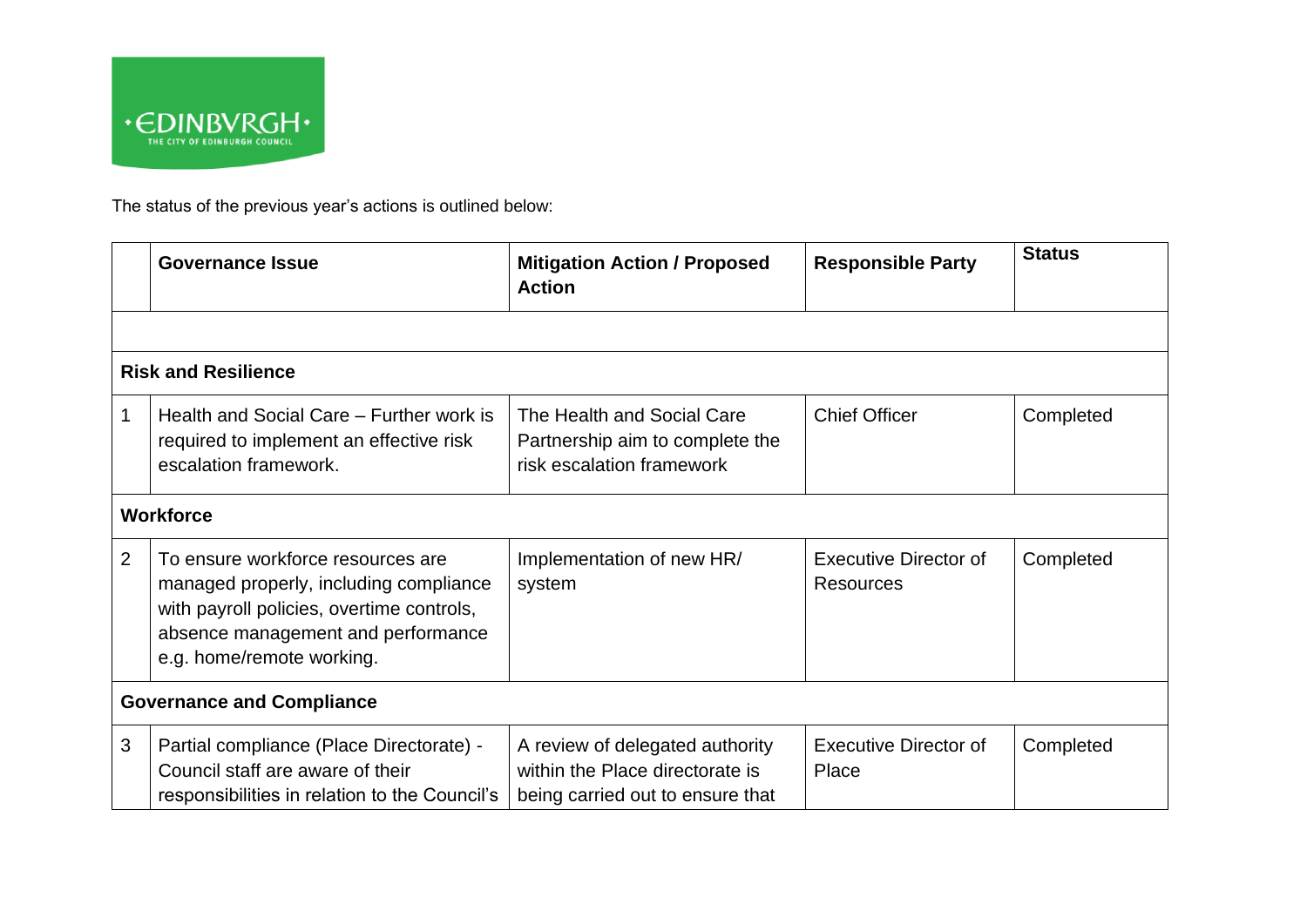|   | governance framework and that the<br>authority, responsibility and<br>accountability levels within my directorate<br>are clearly defined, with proper officer<br>designation delegated, recorded,<br>monitored, revoked and reviewed<br>regularly to ensure ongoing compliance<br>with the Scheme of Delegation. | appropriate governance and<br>controls are in place.                                                                                        |                        |           |
|---|------------------------------------------------------------------------------------------------------------------------------------------------------------------------------------------------------------------------------------------------------------------------------------------------------------------|---------------------------------------------------------------------------------------------------------------------------------------------|------------------------|-----------|
| 4 | Ensure the Council's arrangements are<br>fully compliant with relevant Scottish, UK<br>and EU legislation and regulations.                                                                                                                                                                                       | <b>Review of Political Management</b><br>Arrangements                                                                                       | <b>Chief Executive</b> | Completed |
| 5 | Ensure the Council's arrangements are<br>fully compliant with relevant Scottish, UK<br>and EU legislation and regulations.                                                                                                                                                                                       | <b>Review Annual Assurance</b><br>process                                                                                                   | <b>Chief Executive</b> | Completed |
|   | <b>Change and Project Management</b>                                                                                                                                                                                                                                                                             |                                                                                                                                             |                        |           |
| 6 | Decisions are made on the basis of<br>objective information, the consideration<br>of best value, risk, stakeholder views,<br>rigorous analysis, and consideration of<br>future impacts. This is formalised through<br>appropriate structures. (i.e SMT<br>reporting)                                             | A new balanced score card<br>approach is to be implemented<br>which looks to amalgamate all<br>aspects of performance in a<br>single format | <b>Chief Executive</b> | Completed |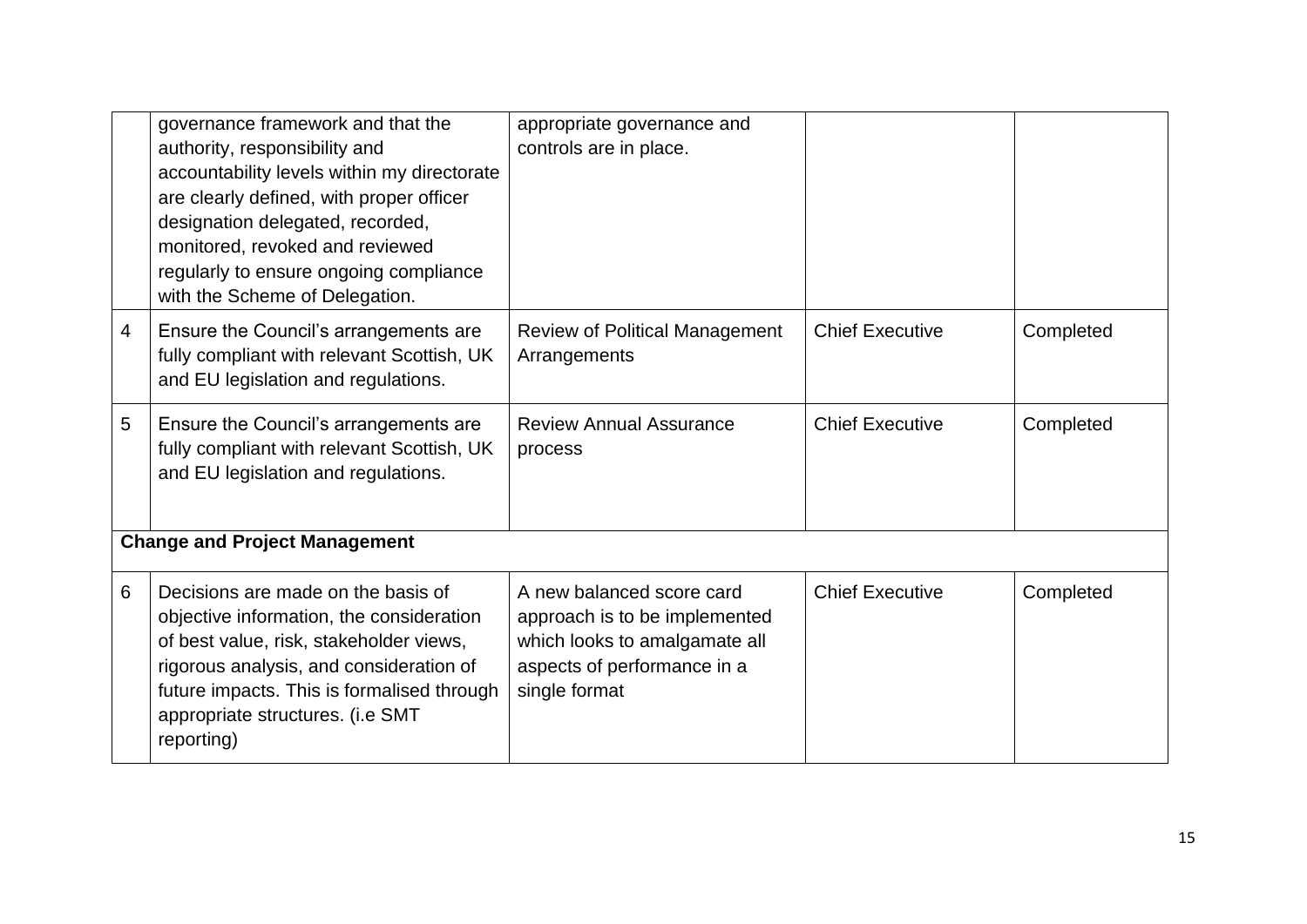| 7  | Projects are not always started with clear<br>business cases or a formal project<br>management approach adopted. Projects<br>are started in relation to an issue or<br>service change, but recognition not<br>always given to other projects creating<br>duplication. A Business Planning process<br>is also being established. | A transformation and change<br>team will provide project support<br>capacity across the Partnership<br>allowing for greater oversight and<br>ensure projects have clear<br>business justification and<br>business cases. | <b>Chief Officer</b>                             | Completed |
|----|---------------------------------------------------------------------------------------------------------------------------------------------------------------------------------------------------------------------------------------------------------------------------------------------------------------------------------|--------------------------------------------------------------------------------------------------------------------------------------------------------------------------------------------------------------------------|--------------------------------------------------|-----------|
|    | <b>Financial Control</b>                                                                                                                                                                                                                                                                                                        |                                                                                                                                                                                                                          |                                                  |           |
| 8  | An issue was identified by Internal Audit<br>as part of a review of payments to<br>contractors in Housing Property. Actions<br>have been agreed with Internal Audit and<br>are currently being implemented.                                                                                                                     | Review of developer contributions<br>held in Finance database                                                                                                                                                            | <b>Executive Director of</b><br><b>Resources</b> | Completed |
| 9  | An issue was identified by Internal Audit<br>as part of a review of payments to<br>contractors in Housing Property. Actions<br>have been agreed with Internal Audit and<br>are currently being implemented.                                                                                                                     | Review of historic developer<br>contributions                                                                                                                                                                            | <b>Executive Director of</b><br>Place            | Completed |
| 10 | An issue was identified by Internal Audit<br>as part of a review of payments to<br>contractors in Housing Property. Actions<br>have been agreed with Internal Audit and<br>are currently being implemented.                                                                                                                     | Review of Developer contribution<br>process documentation and<br>guidance                                                                                                                                                | <b>Executive Director of</b><br>Place            | Completed |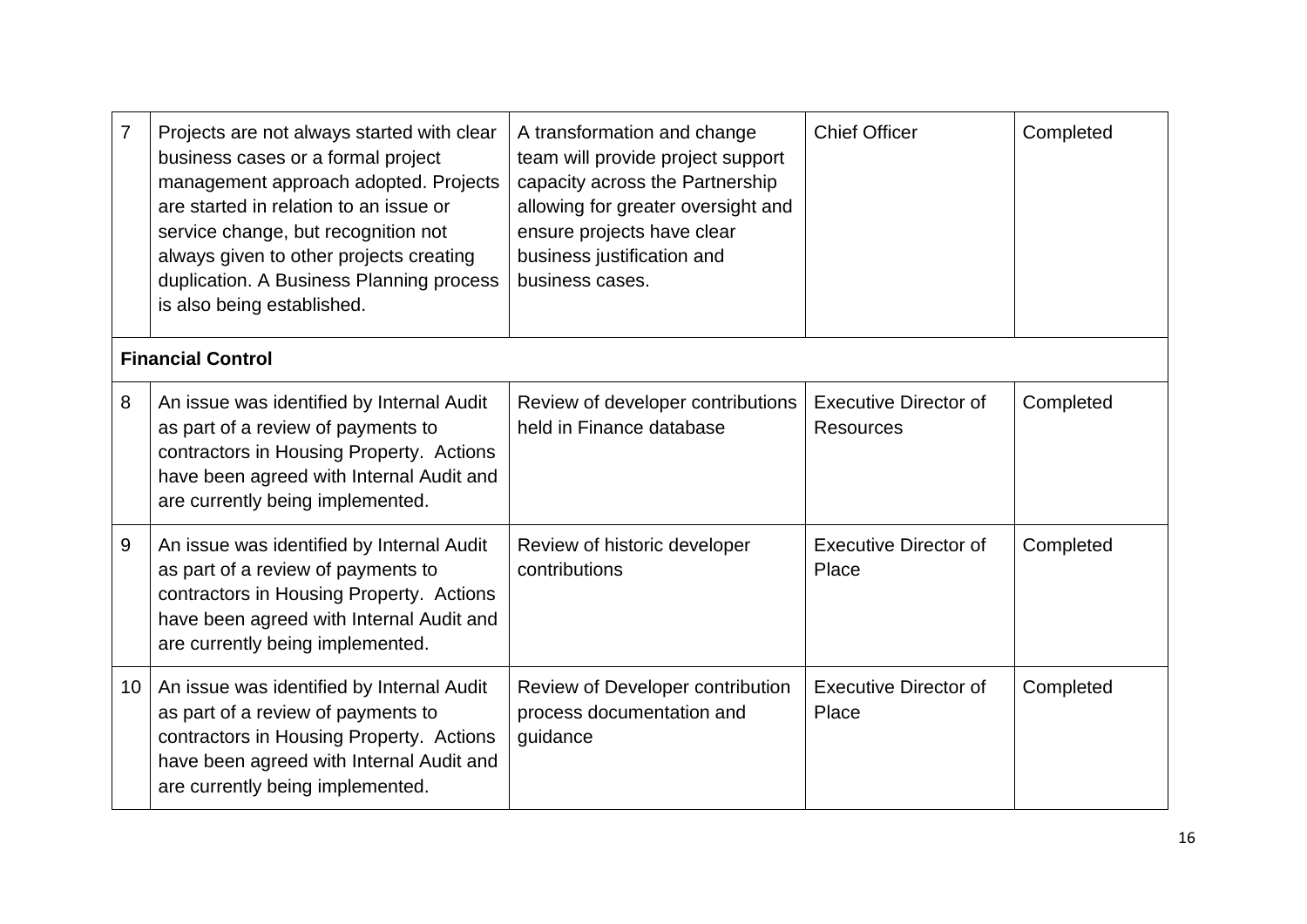Following the review of effectiveness and the assurance statements from directorates and ALEOs, the following actions have been identified to improve the Council's governance arrangements:

| Ref            | <b>Assurance Statement</b>                                                                                                                             | <b>Mitigation Action / Proposed</b><br><b>Action</b>                                                                                                                                                             | <b>Action Owner</b>                                                 | <b>Action</b><br><b>Deadline</b> |
|----------------|--------------------------------------------------------------------------------------------------------------------------------------------------------|------------------------------------------------------------------------------------------------------------------------------------------------------------------------------------------------------------------|---------------------------------------------------------------------|----------------------------------|
|                | <b>Internal Control Environment requirements</b>                                                                                                       |                                                                                                                                                                                                                  |                                                                     |                                  |
| 1.1            | I have internal controls and procedures<br>in place throughout my directorate that<br>are proportionate, robust, monitored<br>and operate effectively. | Development of Business Forums<br>for Finance/Property/HR to<br>provide a risk-based approach to<br>business management                                                                                          | <b>Executive Director for</b><br>Communities and<br><b>Families</b> | October 2020                     |
| $\overline{2}$ | <b>Risk and Resilience</b>                                                                                                                             |                                                                                                                                                                                                                  |                                                                     |                                  |
| 2.1            | I have risk management arrangements<br>in place to identify the key risks to my<br>directorate (and the Council).                                      | Roll out risk management<br>framework across wider<br>leadership teams and Partnership<br>teams                                                                                                                  | <b>Chief Officer</b>                                                | March 2021                       |
|                |                                                                                                                                                        | A decision whether to review and<br>align the Directorate Risk<br>Register with the specific risk<br>registers which exist for Brexit,<br><b>Cyber and Information Security</b><br>and Change Programmes will be | <b>Executive Director of</b><br><b>Resources</b>                    | September<br>2020                |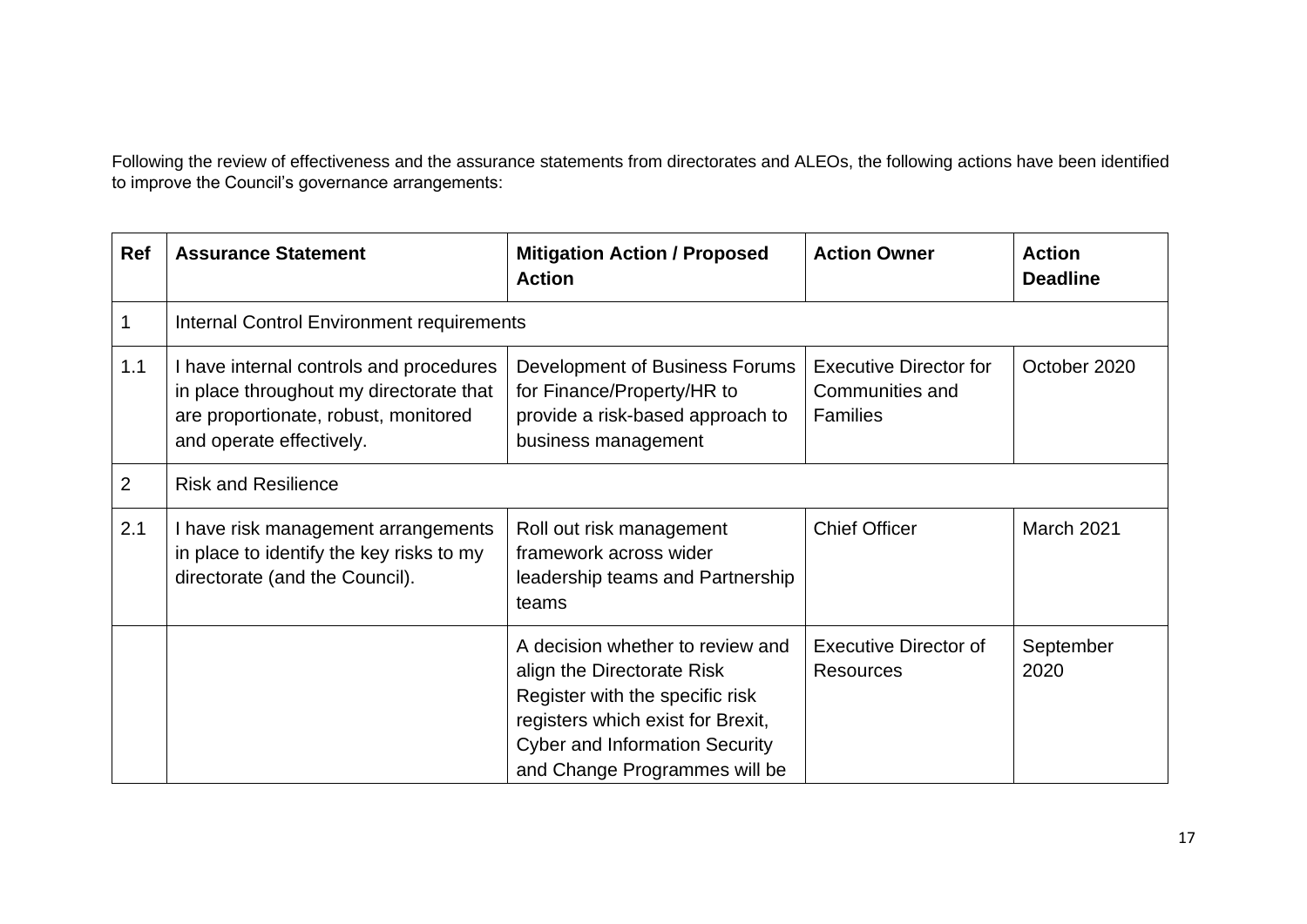|     |                                                                                                                                                                                                                                 | undertaken during the next<br>financial year.                                                                                                                                                                                                                                                                                                                      |                                                                     |               |
|-----|---------------------------------------------------------------------------------------------------------------------------------------------------------------------------------------------------------------------------------|--------------------------------------------------------------------------------------------------------------------------------------------------------------------------------------------------------------------------------------------------------------------------------------------------------------------------------------------------------------------|---------------------------------------------------------------------|---------------|
| 3   | Workforce                                                                                                                                                                                                                       |                                                                                                                                                                                                                                                                                                                                                                    |                                                                     |               |
| 3.4 | I have robust controls in place to<br>manage new starts, movers and<br>leavers, including induction and<br>mandatory training, IT systems security<br>(access and removal) and access to<br>buildings and service users' homes. | The creation of the Edinburgh<br>Learns Risk Board is to involve<br>school colleagues in the<br>management of relevant risks. It<br>will act as a gatekeeper in terms<br>of what is included in risk<br>management and will provide<br>isomorphic learning where the<br>Service learns from within to<br>manage the risks jointly,<br>efficiently and effectively. | <b>Executive Director for</b><br>Communities and<br><b>Families</b> | October 2020  |
| 6   | Policy                                                                                                                                                                                                                          |                                                                                                                                                                                                                                                                                                                                                                    |                                                                     |               |
| 6.2 | I have arrangements in place for the<br>annual review of policies owned by my<br>directorate, via the relevant executive<br>committee, to ensure these comply<br>with the Council's policy framework.                           | All Edinburgh Health and Social<br>Care Partnership (EHSCP) and<br>Place policies on the Policy<br>Register will be reviewed with the<br>support of the Governance team.<br>A review framework will be<br>introduced to ensure that the<br>register is updated and relevant<br>changes are applied accordingly.                                                    | All                                                                 | December 2020 |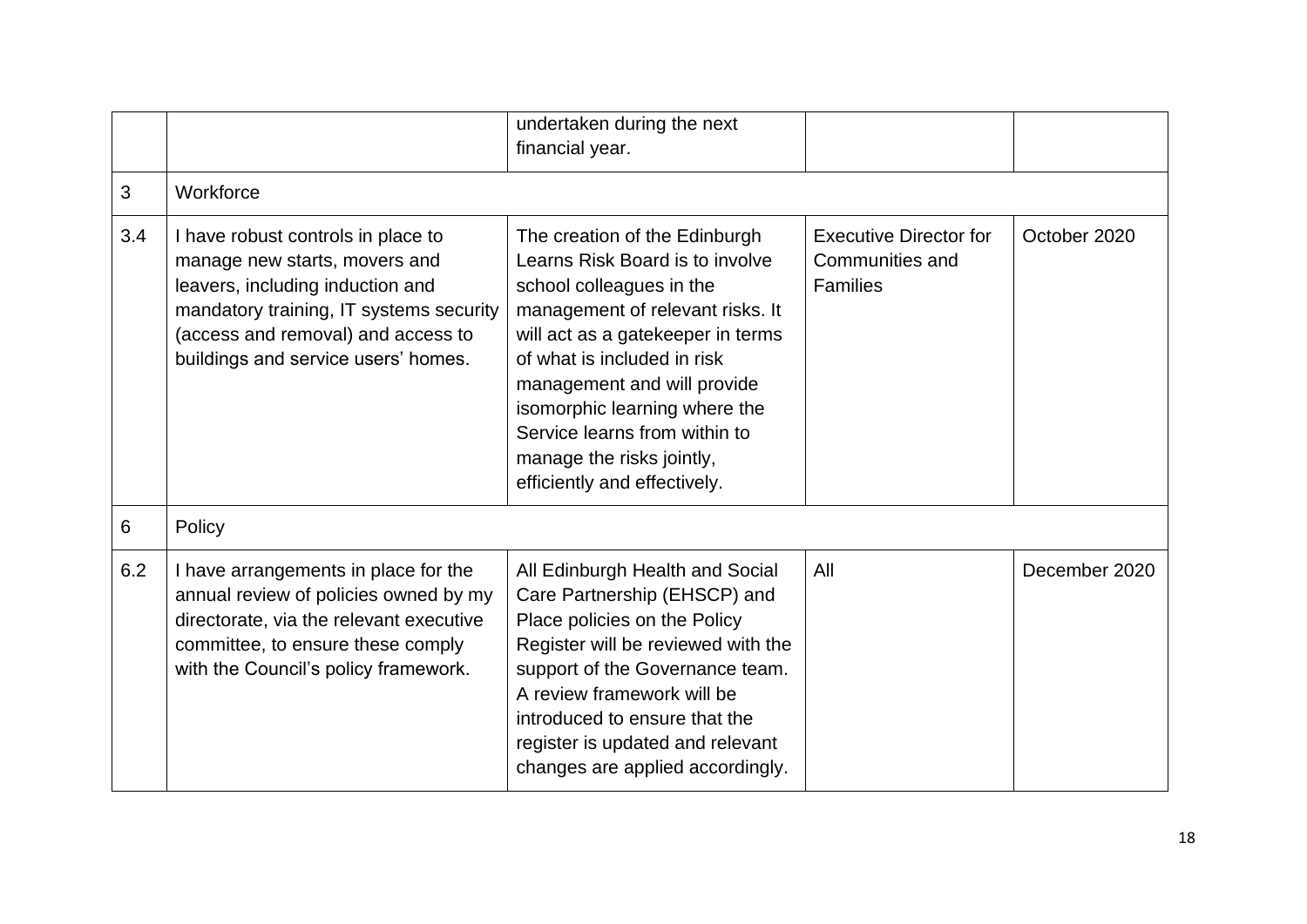|      |                                                                                                                                                                                                                                            | A review of the policy register will<br>be carried out to ensure it is up to<br>date and that the correct<br>processes are easy to<br>understand and implement                                                                                                               | <b>Chief Executive/All</b>                                          | October 2020 |
|------|--------------------------------------------------------------------------------------------------------------------------------------------------------------------------------------------------------------------------------------------|------------------------------------------------------------------------------------------------------------------------------------------------------------------------------------------------------------------------------------------------------------------------------|---------------------------------------------------------------------|--------------|
| 10   | <b>Health and Safety</b>                                                                                                                                                                                                                   |                                                                                                                                                                                                                                                                              |                                                                     |              |
| 10.3 | I have competencies, processes and<br>controls in place to ensure that all<br>service areas in my directorate, and<br>other areas of responsibility, operate in<br>compliance with all applicable Health &<br>Safety laws and regulations. | Directorate to review SHE and<br>the Essential Learning matrix and<br>mechanism within the Service to<br>be undertaken with Corporate<br>Health and Safety to ensure that<br>the portal is being used<br>efficiently, effectively and<br>necessary improvements are<br>made. | <b>Executive Director for</b><br>Communities and<br><b>Families</b> | October 2020 |
|      |                                                                                                                                                                                                                                            | To ensure that the Health &<br><b>Safety Team Professional</b><br>Advisor roles are recruited to a<br>sufficient level, with posts filled by<br>individuals with appropriate<br>competency and qualification                                                                 | <b>Executive Director of</b><br><b>Resources</b>                    | March 2021   |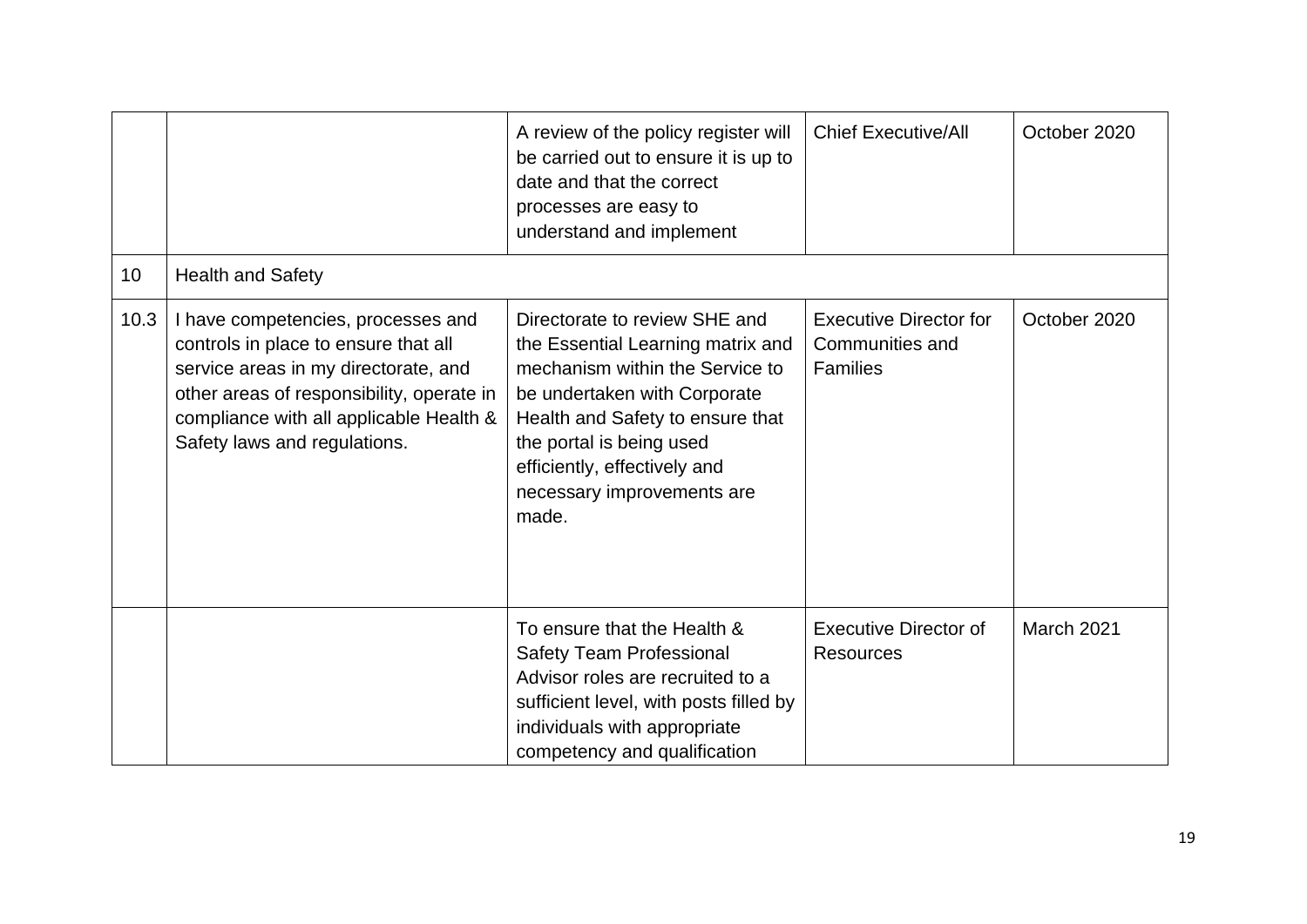|      |                                                                                                                                                                                                                                                                                                                                                                                                                                     | levels during the course of the<br>next financial year.                                                                                                                                                                                                                        |                                       |                   |
|------|-------------------------------------------------------------------------------------------------------------------------------------------------------------------------------------------------------------------------------------------------------------------------------------------------------------------------------------------------------------------------------------------------------------------------------------|--------------------------------------------------------------------------------------------------------------------------------------------------------------------------------------------------------------------------------------------------------------------------------|---------------------------------------|-------------------|
| 11   | Performance                                                                                                                                                                                                                                                                                                                                                                                                                         |                                                                                                                                                                                                                                                                                |                                       |                   |
| 11.2 | I have appropriate arrangements in<br>place throughout my service area for<br>recording, monitoring and managing<br>customer service complaints and<br>customer satisfaction.                                                                                                                                                                                                                                                       | Development of a carbon<br>scenario tool with ECCI as part of<br>the sustainability programme                                                                                                                                                                                  | <b>Chief Executive</b>                | December 2020     |
| 13   | Change and Project Management                                                                                                                                                                                                                                                                                                                                                                                                       |                                                                                                                                                                                                                                                                                |                                       |                   |
| 13.1 | All projects and programmes have a<br>clear business justification, as a<br>minimum this should articulate<br>outcomes and benefits; have<br>appropriate governance in place to<br>support delivery; effective controls in<br>place to track delivery progress and to<br>take corrective action if required; have<br>a robust benefits management<br>framework in place; and ensure that a<br>formal closure process is undertaken. | There will be a development of a<br>new Roads and Transport<br>Infrastructure Improvement Plan.<br>This will require the realignment<br>of roads and transport services to<br>implement the plan. This will<br>ensure clear accountability for all<br>programmes and projects. | <b>Executive Director of</b><br>Place | September<br>2020 |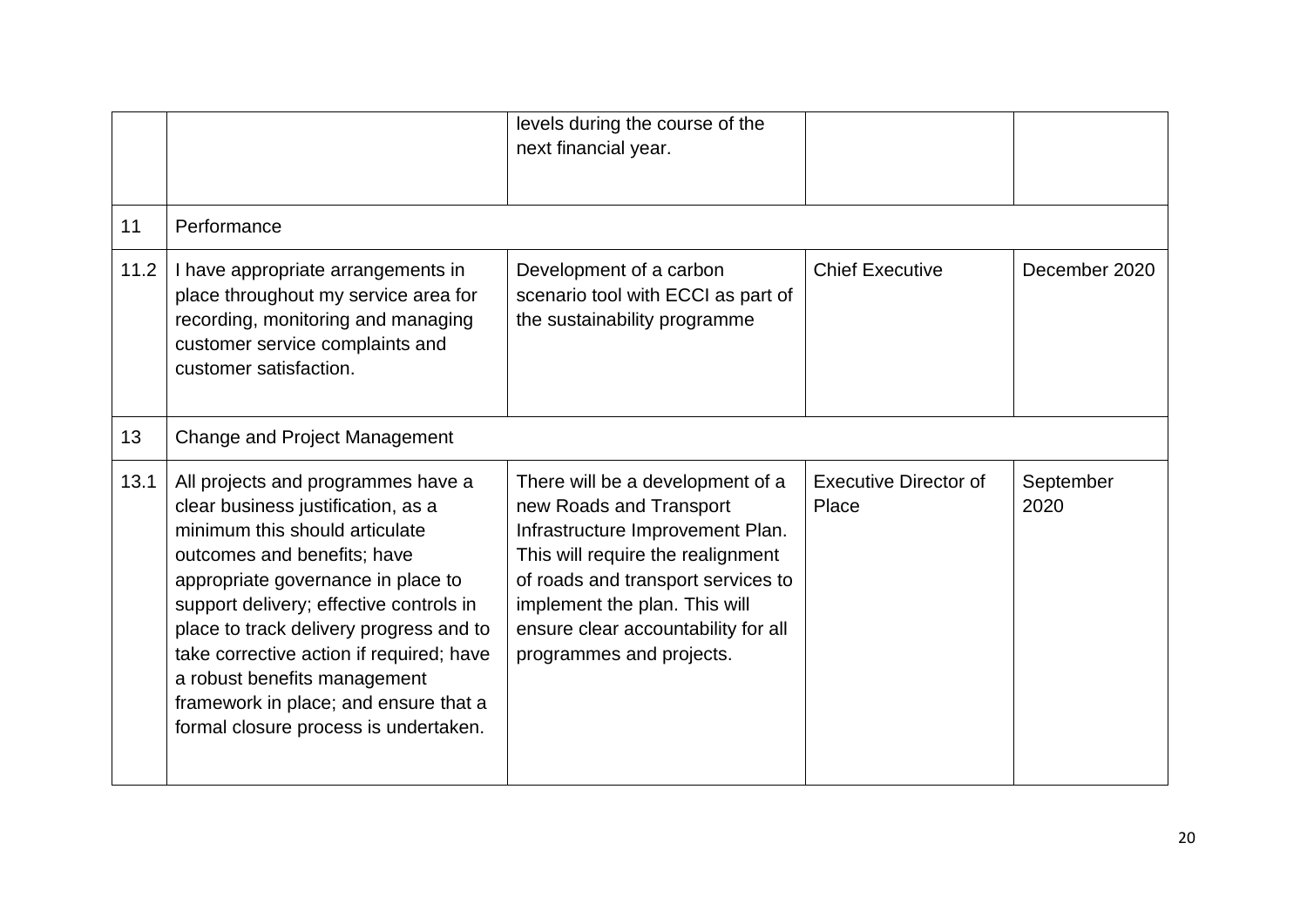| 14   | <b>Financial Control</b>                                                                                                                                                                                 |                                                                                                                                                                                                                                                 |                                                                     |               |
|------|----------------------------------------------------------------------------------------------------------------------------------------------------------------------------------------------------------|-------------------------------------------------------------------------------------------------------------------------------------------------------------------------------------------------------------------------------------------------|---------------------------------------------------------------------|---------------|
| 14.1 | The operation of financial controls in<br>my directorate is effective in ensuring<br>the valid authorisation of financial<br>transactions and maintenance of<br>accurate accounting records.             | The Finance Service will work<br>with the Schools and Lifelong<br>Learning Service to review the<br>issues with the forecasting<br>spreadsheet used in schools.<br>This review will address the<br>causal effects and seek to<br>mitigate them. | <b>Executive Director for</b><br>Communities and<br><b>Families</b> | October 2020  |
| 18   | Progress                                                                                                                                                                                                 |                                                                                                                                                                                                                                                 |                                                                     |               |
| 18.1 | All outstanding issues or<br>recommendations arising from this<br>exercise, commissioned reviews,<br>committee reports and other initiatives<br>in previous years have been<br>addressed satisfactorily. | A consolidated decision tracker<br>for ensuring the implementation<br>of Best Value, Assurance and<br><b>Annual Accounts</b><br>recommendations is created.                                                                                     | <b>Chief Executive</b>                                              | December 2020 |
| 18.1 | All outstanding issues or<br>recommendations arising from this<br>exercise, commissioned reviews,<br>committee reports and other initiatives<br>in previous years have been<br>addressed satisfactorily. | To ensure that a framework is in<br>place for directorates to<br>understand the requirements of<br>the Annual Assurance Schedule<br>and the Corporate Governance<br>Framework                                                                   | <b>Chief Executive</b>                                              | December 2020 |